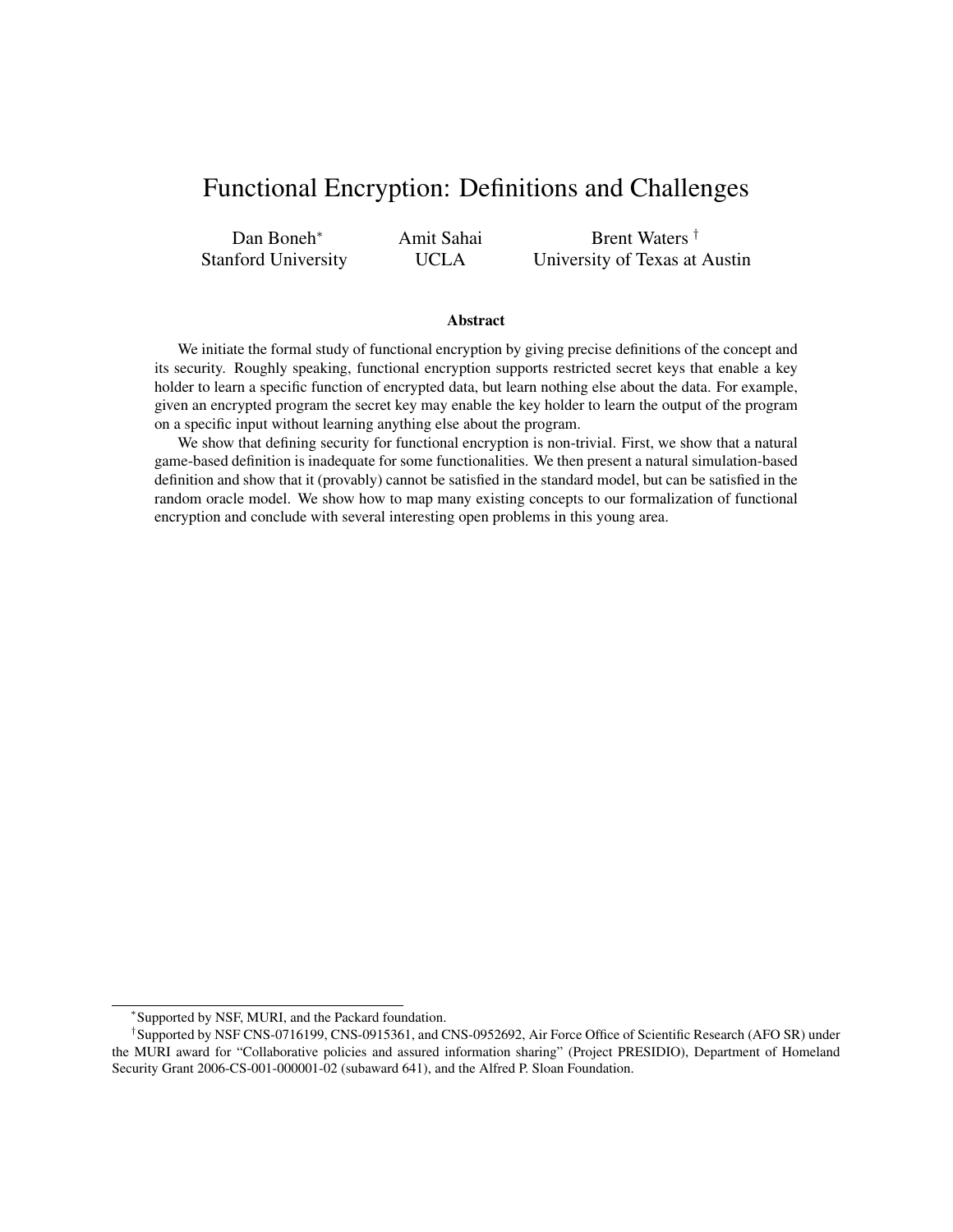## 1 Introduction

Encryption is a method for a user to securely share data over an insecure network or storage site. Before the advent of public key cryptography, a widely held view was that for two users to communicate data confidentially they would need to a priori establish a mutually held secret key  $k$ . While this might be acceptable for some small or tightly knit organizations, such a solution was clearly infeasible for larger networks such as today's Internet consisting of billions of users. Over thirty years ago, Diffie and Hellman [\[DH76a,](#page-17-0) [DH76b\]](#page-17-1) put forth a radically new idea in the concept of public key cryptography, where two parties can securely communicate with each other *without* having an a prior mutual secret — radically challenging the conventional wisdom of the time.

Today public key encryption is an invaluable tool and its use is ubiquitous in building tools from secure web communication (e.g., SSH, SSL), to disk encryption, and secure software patch distribution. However, there is an ingrained view that: (1) *Encryption is a method to send a message or data to a single entity holding a secret key*, and (2) *Access to the encrypted data is all or nothing – one can either decrypt and read the entire plaintext or one learns nothing at all about the plaintext other than its length.*

For many emerging applications such as "cloud" services this notion of public-key encryption is insufficient. For example, there is often a need to specify a decryption policy in the ciphertext and only individuals who satisfy the policy can decrypt. More generally, we may want to only give access to a function of the plaintext, depending on the decryptor's authorization. As a concrete example, consider a cloud service storing encrypted images. Law enforcement may require the cloud to search for images containing a particular face. Thus, the cloud needs a restricted secret key that decrypts images that contain the target face, but reveals nothing about other images. More generally, the secret key may only reveal a function of the plaintext image, for example an image that is blurred everywhere except for the target face. Traditional public-key cryptography cannot help with such tasks.

We believe that it is time to adopt a new broad vision of encryption systems. To this end, we explore the concept of *functional encryption*. In a functional encryption system, a decryption key allows a user to learn a *function* of the encrypted data. Briefly, in a functional encryption system for functionality  $F(\cdot, \cdot)$ (modeled as a Turing Machine) an authority holding a master secret key can generate a key  $sk_k$  that enables the computation of the function  $F(k, \cdot)$  on encrypted data. More precisely, using sk<sub>k</sub> the decryptor can compute  $F(k, x)$  from an encryption of x. Intuitively, the security of the system guarantees that one cannot learn anything more about  $x$ , but as we shall see, capturing this rigorously is quite challenging.

We can now see the power of functional encryption. Let us consider what can be achieved if we could realize functional encryption for any polynomial-time Turing Machine  $F(\cdot, \cdot)$ . In applications of access control, one could let  $x = (ind, m)$  encode a message m as well as an arbitrarily complex access control program ind that will act over the description of a user's credentials. The functionality  $F$  would interpret the program ind over k and output the message m if and only if ind accepts on input k. Moreover, the program ind would be hidden and thus one would not necessarily know why decryption was successful or what other keys would satisfy ind. We give many more examples in Section [3.](#page-4-0)

Our Contributions Recently, there have been multiple systems that suggest moving beyond the traditional boundaries of encryption. Some examples include Identity-Based Encryption [\[Sha84,](#page-19-0) [BF03,](#page-16-0) [Coc01\]](#page-17-2), searchable encryption [\[BCOP04\]](#page-16-1) and Attribute-Based Encryption [\[SW05\]](#page-19-1). These and other related works such as [\[BW07,](#page-17-3) [KSW08\]](#page-18-0) propose specific new systems for problems ranging from expressive access con-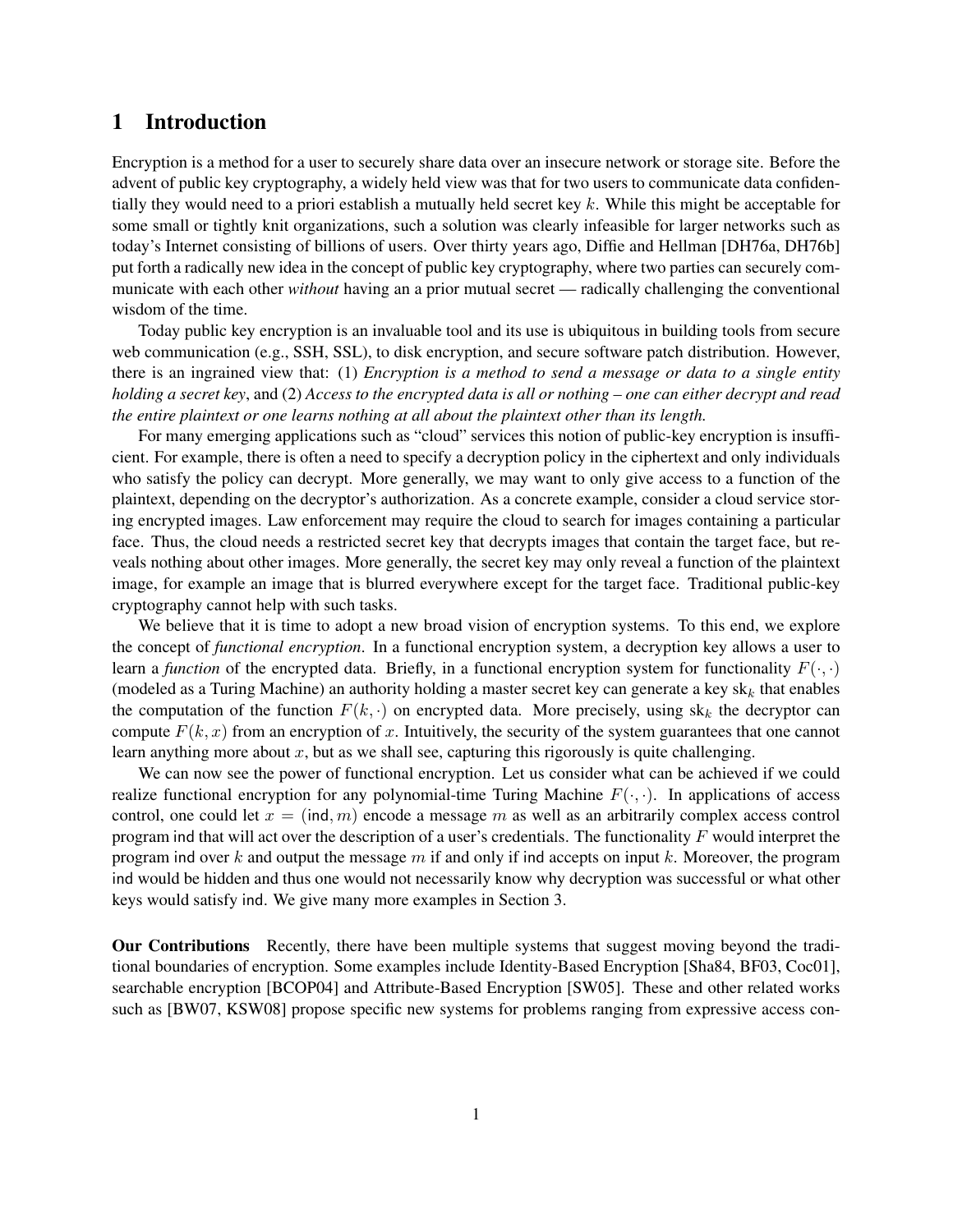trol to searching on encrypted data. In the last few years, the term "functional encryption<sup>[1](#page-2-0)</sup>" was adopted to describe this new area [\[LOS](#page-18-1)<sup>+</sup>10, [OT10,](#page-18-2) [AL10\]](#page-16-2).

While these results contain special cases of functional encryption, the general concept has never been formally defined or studied. In this paper we put forth a formal treatment of the subject and discuss many of the remaining challenges. We begin with a general framework and syntax for functional encryption and show how existing encryption concepts, such as attribute based encryption and many others, can be elegantly expressed as particular functionalities of functional encryption.

Defining security of abstract functional encryption turns out to be highly non-trivial. We begin with a natural indistinguishability game-based definition (based on a definition of secure predicate encryption from [\[BW07,](#page-17-3) [KSW08\]](#page-18-0)). Unfortunately, we show that this simple definition is inadequate for certain functionalities since trivially insecure constructions may satisfy it.

Given the inadequacy of game-based definitions we move to simulation-based definitions in the spirit of the original notion of semantic security of Goldwasser and Micali [\[GM84\]](#page-18-3). The goal is to capture the notion that the adversary learns nothing about the plaintext other than functions  $F(k, \cdot)$  of the plaintext for which he has a secret key. Somewhat surprisingly, we show a connection to non-committing encryption [\[CFGN96,](#page-17-4) [Nie02\]](#page-18-4) which proves that our definition cannot be satisfied for the same reason that non-interactive noncommitting encryption is impossible. However, we show that our definition can be satisfied in the random oracle model, and we exhibit constructions for interesting functionalities that can be shown to be secure. (Independently, O'Neill [\[O'N10\]](#page-18-5) also observed a gap between simulation and game-based definitions and a connection to non-committing encryption.)

Functional encryption is still in its infancy and many fascinating open problems remain. We conclude with several directions for future work. The key challenge is the construction of functional encryption for more general functionalities. Another important question is understanding the relative power of functionalities: when does one functionality imply another and when can functionalities be black-box separated?

## <span id="page-2-1"></span>2 Functional Encryption Syntax

We begin by describing the syntactic definition of functional encryption (FE) for a functionality  $F$ . The functionality F describes the functions of a plaintext that can be learned from the ciphertext. More precisely, a functionality is defined as follows.

**Definition 1.** A functionality F defined over  $(K, X)$  is a function  $F : K \times X \to \{0, 1\}^*$  described as *a (deterministic) Turing Machine. The set* K *is called the* key space *and the set* X *is called the* plaintext space*. We require that the key space* K *contain a special key called the* empty key *denoted .*

A functional encryption scheme for the functionality F enables one to evaluate  $F(k, x)$  given the encryption of x and a secret key sk<sub>k</sub> for k. The algorithm for evaluation  $F(k, x)$  using sk<sub>k</sub> is called *decrypt*. More precisely, a functional encryption scheme is defined as follows.

Definition 2. *A functional encryption scheme (FE) for a functionality* F *defined over* (K, X) *is a tuple of four PPT algorithms* (setup, keygen, enc, dec) *satisfying the following correctness condition for all*  $k \in K$ *and*  $x \in X$ *:* 

<span id="page-2-0"></span><sup>&</sup>lt;sup>1</sup> We note that both the term "functional encryption" and its underlying concept were introduced by the authors of this paper. This term was first publicly used to describe the line of work starting with [\[SW05\]](#page-19-1) in a talk "Functional Encryption: Beyond Public Key Cryptography" [\[Wat08\]](#page-19-2) in 2008, given by one of the authors of this paper.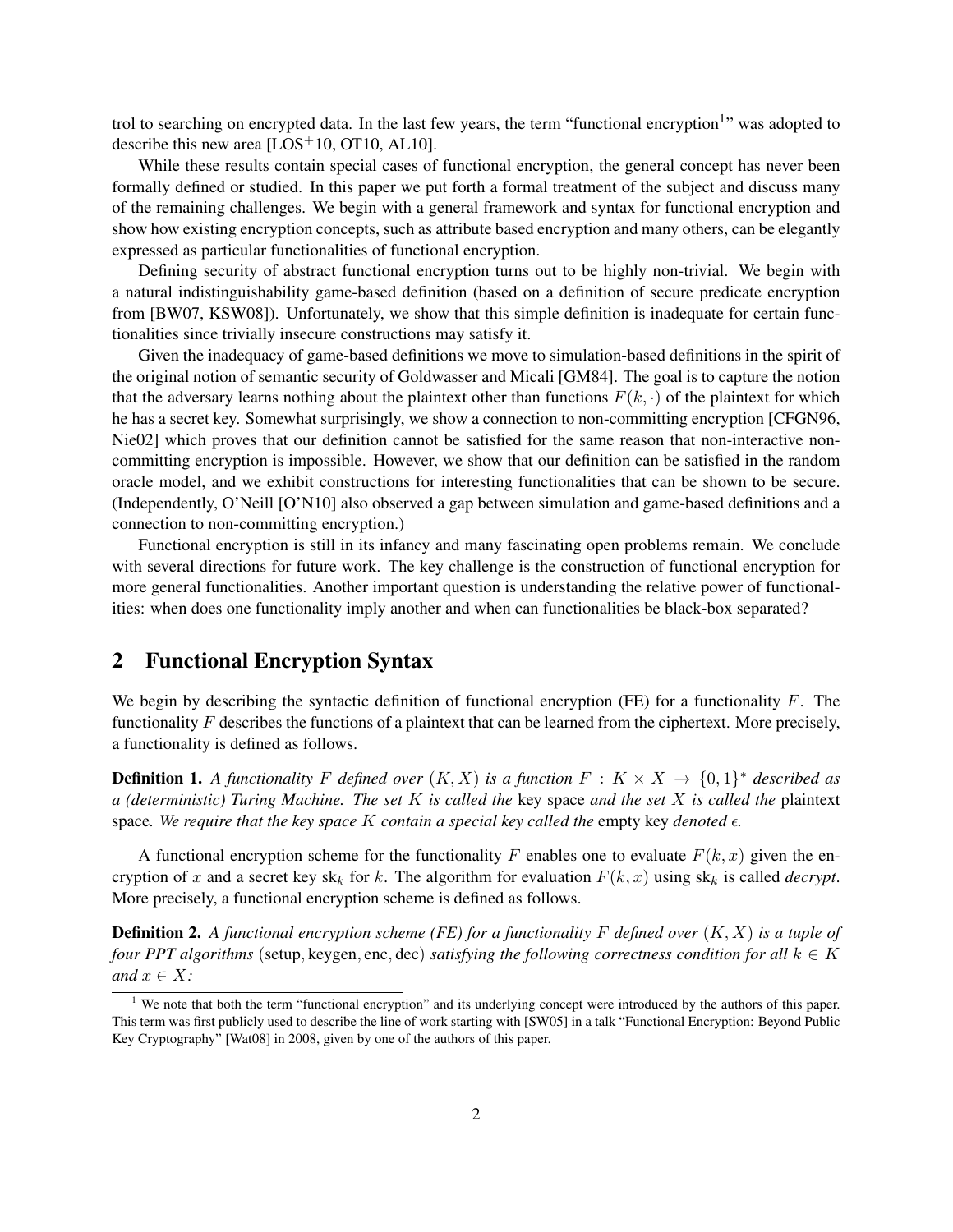| $(pp,mk) \leftarrow \text{setup}(1^{\lambda})$ | (generate a public and master secret key pair) |
|------------------------------------------------|------------------------------------------------|
| $sk \leftarrow \text{keygen}(mk, k)$           | (generate secret key for $k$ )                 |
| $c \leftarrow \text{enc}(pp, x)$               | $\left(\text{encrypt message } x\right)$       |
| $y \leftarrow \text{dec}(sk, c)$               | (use sk to compute $F(k, x)$ from c)           |

*then we require that*  $y = F(k, x)$  *with probability* 1*.* 

We define security of a functional encryption scheme in Section [4.](#page-7-0) For now, we briefly show that standard public-key encryption is a simple example of functional encryption. Let  $K := \{1, \epsilon\}$  and consider the following functionality F defined over  $(K, X)$  for some plaintext space X:

$$
F(k, x) := \begin{cases} x & \text{if } k = 1\\ \text{len}(x) & \text{if } k = \epsilon \end{cases}
$$

A secret key for  $k = 1$  fully decrypts valid ciphertexts, while the empty key  $k = \epsilon$  simply returns the bit length of the plaintext. Hence, this functionality syntactically defines standard public-key encryption.

The empty key  $\epsilon$ : The special key  $\epsilon$  in K captures all the information about the plaintext that intentionally leaks from the ciphertext, such as the length of the encrypted plaintext. The secret key for  $\epsilon$  is empty and also denoted by  $\epsilon$ . Thus, anyone can run dec $(\epsilon, c)$  on a ciphertext  $c \stackrel{R}{\leftarrow}$  enc $(pp, x)$  and obtain all the information about  $x$  that intentionally leaks from  $c$ .

**Further parametrization.** In some cases the key space K and plaintext space X are further parametrized by quantities generated by the setup algorithm. For example, setup may output an RSA modulus  $N$  in which case the sets K and X and the functionality F are defined as tuples over  $\mathbb{Z}_N$ . More generally, we allow setup to output a third parameter  $\pi$  and we denote the key and plaintext space by  $K_{\pi}$  and  $X_{\pi}$ . The functionality  $F$  is the defined as

$$
F_{\pi}: K_{\pi} \times X_{\pi} \to \{0,1\}^*.
$$

When  $\pi$  is clear from context, we avoid writing it as an explicit subscript.

### <span id="page-3-0"></span>2.1 Sub-classes of functional encryption

So far we defined the most general syntax for a functional encryption scheme. For the applications we have in mind it is convenient to define two sub-classes of functional encryption where the plaintext space  $X$  has additional structure.

**Predicate encryption [\[BW07,](#page-17-3) [KSW08\]](#page-18-0).** In many applications a plaintext  $x \in X$  is itself a pair (ind, m)  $\in$  $I \times M$  where ind is called an index and m is called the payload message. For example, in an email system the index might be the sender's name while the payload is the email contents.

In this context, an FE scheme is defined in terms of a polynomial-time predicate  $P: K \times I \rightarrow \{0, 1\}$ where K is the key space. More precisely, the FE functionality over  $(K \cup \{\epsilon\}, (I \times M))$  is defined as

$$
F(k \in K, \ (\text{ind}, m) \in X) := \begin{cases} m & \text{if } P(k, \text{ind}) = 1 \text{, and} \\ \perp & \text{if } P(k, \text{ind}) = 0 \end{cases}
$$

Consequently, let c be an encryption of (ind, m) and let sk<sub>k</sub> be a secret key for  $k \in K$ . Then dec(sk<sub>k</sub>, c) reveals the payload in c when  $P(k, \text{ind}) = 1$  and reveals nothing new about m otherwise.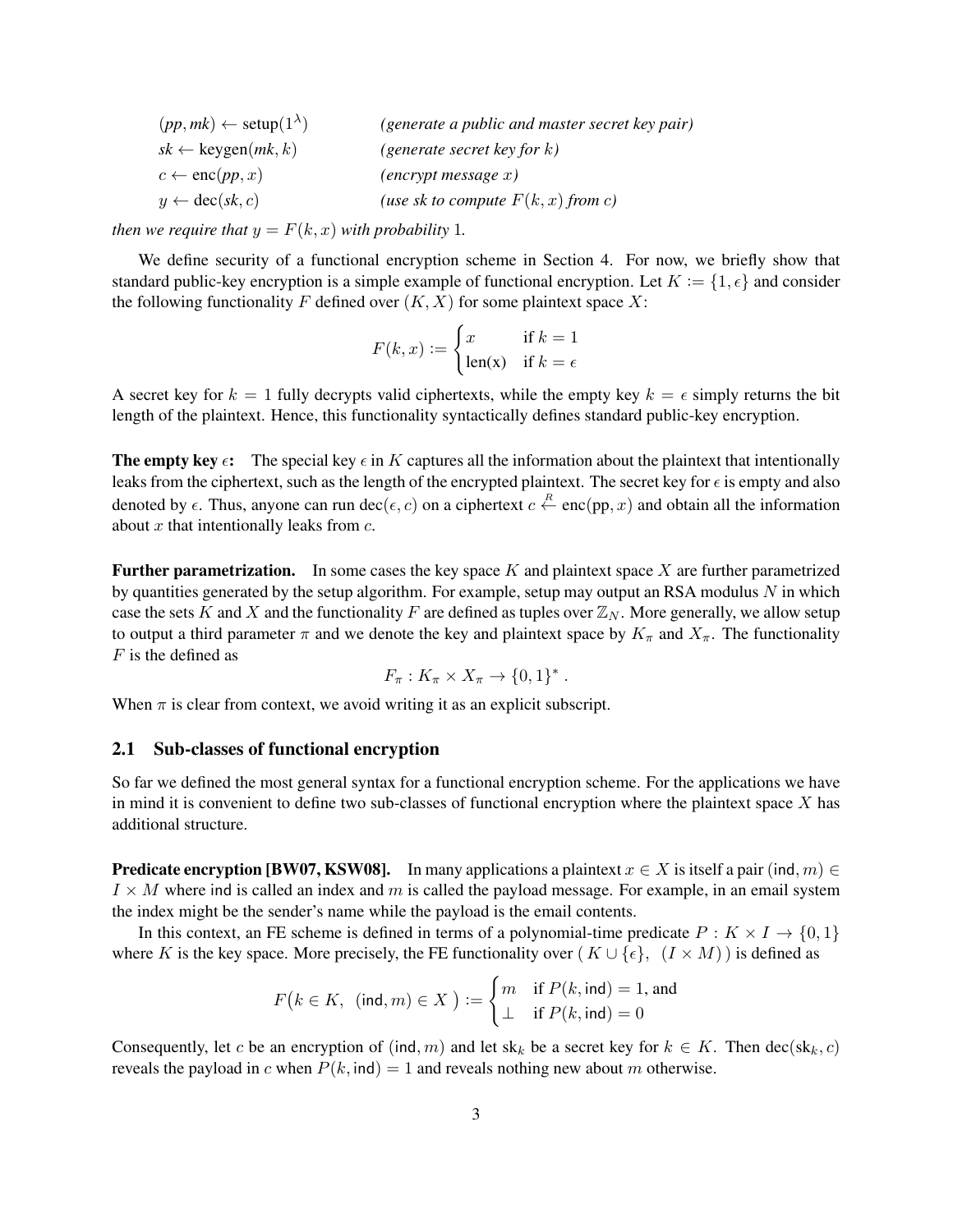**Predicate encryption with public index.** A sub-class of predicate encryption makes the plaintext index easily readable from the ciphertext. In particular, in this type of FE the empty key  $\epsilon$  explicitly reveals the index ind, namely

$$
F(\epsilon, (\text{ind}, m)) = (\text{ind}, \text{len}(m))
$$

Hence,  $\text{dec}(\epsilon, c)$  gives anyone the index component of the plaintext as well as the bit length of m.

## <span id="page-4-0"></span>3 Capturing Cryptosystems in the Context of Functional Encryption

Many recent encryption concepts and constructions can be viewed as special cases of Functional Encryption. In this section we give a few examples to show how functional encryption captures these encryption concepts. Security of these schemes is captured by the general security definitions of functional encryption in the next section.

### 3.1 Predicate encryption systems with public index

The first class of systems that we consider are Predicate encryption schemes with public index.<sup>[2](#page-4-1)</sup> We begin our study with the simplest interesting case of Identity-Based Encryption and then advance to more expressive methods of access formulas. We will describe these systems using the notation for predicate encryption defined in Subsection [2.1.](#page-3-0) [3](#page-4-2)

Identity-Based Encryption. In Identity-Based Encryption (IBE) [\[Sha84\]](#page-19-0) ciphertexts and private keys are associated with strings (a.k.a identities) and a key can decrypt a ciphertext if the two strings are equal. IBE represents the first functionality that is not directly realizable from public key encryption [\[BPR](#page-17-5)+08]. IBE is formally described as a Predicate Encryption scheme where:

- 1. The key space K is  $K := \{0,1\}^* \cup \{\epsilon\}.$
- 2. The plaintext is a pair (ind, m) where the index space  $I := \{0, 1\}^*$ .

3. The predicate P on 
$$
K \times I
$$
 is defined as  $P(k \in K \setminus \{\epsilon\}, \text{ ind } \in I) := \begin{cases} 1 & \text{if } k = \text{ ind, and} \\ 0 & \text{otherwise} \end{cases}$ 

Boneh and Franklin [\[BF03\]](#page-16-0) and Cocks [\[Coc01\]](#page-17-2) construct the first practical IBE systems, which were proven secure according to an indistinguishability definition that is a special case of our definition of functional encryption security (Definition [3](#page-8-0) in Section [4\)](#page-7-0). These first schemes were proven secure in the random oracle model. Subsequent schemes were proven secure in the standard model, but under a weaker notion known as selective security [\[CHK03,](#page-17-6) [BB04a\]](#page-16-3), and further subsequent systems were proven adaptively secure [\[BB04b,](#page-16-4) [Wat05,](#page-19-3) [Gen06\]](#page-17-7). Recently, there have been multiple lattice-based constructions of IBE systems [\[GPV08,](#page-18-6) [CHKP10,](#page-17-8) [ABB10\]](#page-16-5).

For these systems to properly support the empty key  $\epsilon$  function, the ciphertext must explicitly include ind and the length of the message in the clear.

<span id="page-4-1"></span><sup>&</sup>lt;sup>2</sup>This class has also been informally referred to as "payload hiding" [\[BW07,](#page-17-3) [KSW08\]](#page-18-0) in the literature.

<span id="page-4-2"></span><sup>&</sup>lt;sup>3</sup> Recall that for all predicate encryption schemes with public index we have that  $F(\epsilon, \text{ (ind}, m)) = (\text{ind}, \text{len}(m))$ .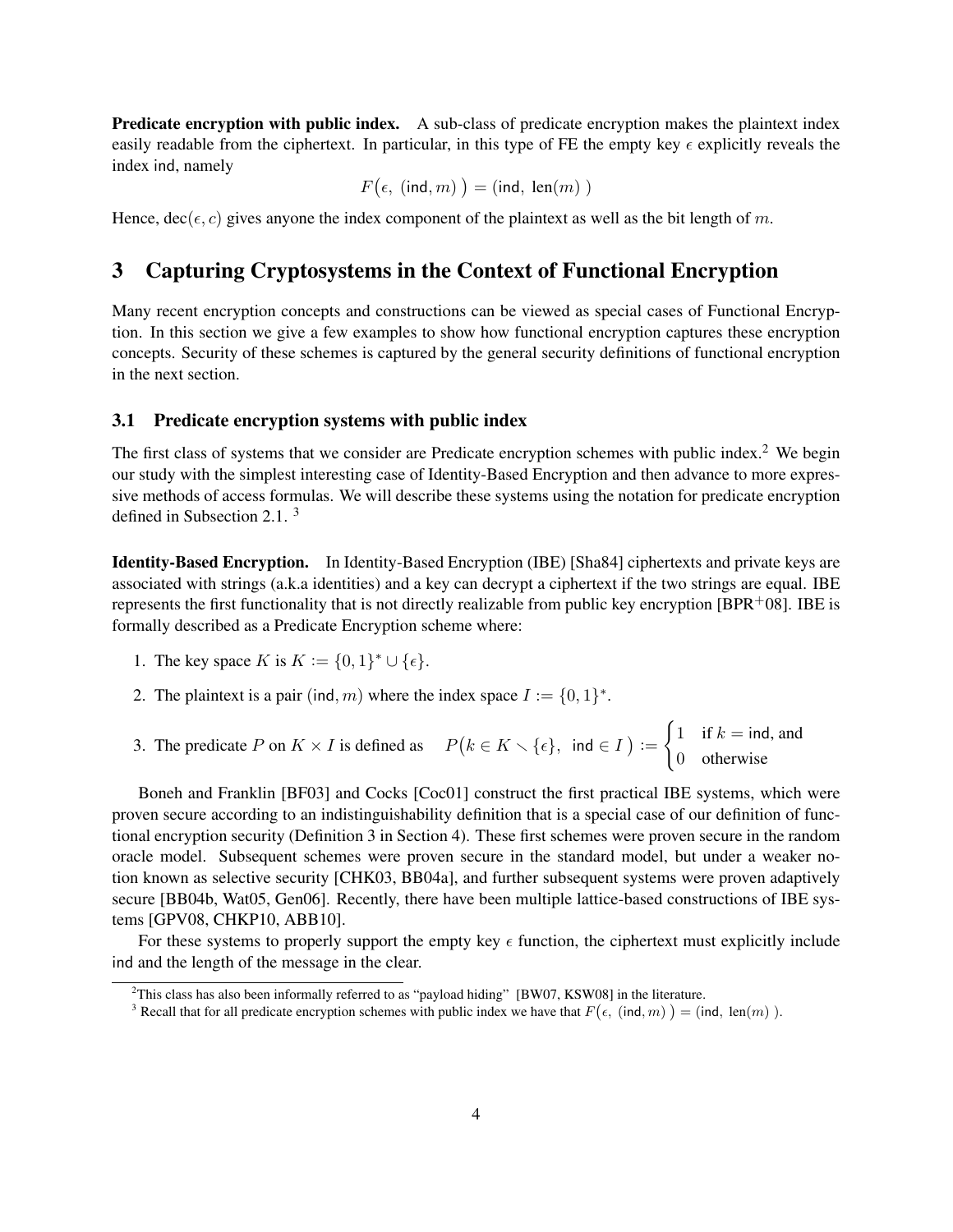Attribute-Based Encryption. Sahai and Waters [\[SW05\]](#page-19-1) proposed a notion of encryption, called Attribute-Based Encryption (ABE), where one could express complex access policies. Subsequently, Goyal, Pandey, Sahai and Waters [\[GPSW06\]](#page-18-7) refined this concept into two different formulations of ABE: Key Policy ABE and Ciphertext-Policy ABE.

We first describe Key-Policy ABE for boolean formulas, as was realized by Goyal et. al. [\[GPSW06\]](#page-18-7).<sup>[4](#page-5-0)</sup> A Key-Policy ABE system over n variables can be described as a predicate encryption scheme (with public index) for the predicate  $P_n: K \times I \to \{0, 1\}$  where:

- 1. The key space K is the set of all poly-sized boolean formulas  $\phi$  in n variables  $\vec{z} = (z_1, \ldots, z_n) \in$  $\{0, 1\}^n$ . We let  $\phi(\vec{z})$  denote the value of the formula  $\phi$  at  $\vec{z}$ .
- 2. The plaintext is a pair (ind  $=\vec{z}$ , m) where the index space is  $I := \{0, 1\}^n$ , and where we interpret  $\vec{z}$ as a bit vector representing the boolean values  $z_1, \ldots z_n$ .
- 3. The predicate  $P_n$  on  $K \times I$  is defined as

$$
P_n(\phi \in K \setminus \{\epsilon\}, \text{ ind } = \vec{z} \in I) := \begin{cases} 1 & \text{if } \phi(\vec{z}) = 1 \text{, and} \\ 0 & \text{otherwise} \end{cases}
$$

In these systems the key provides an access formula that operates over a set of  $n$  attributes that must evaluate to true for decryption to yield the message  $m$ . Goyal et al. also describe how to construct a "Large Universe" construction where ind can be viewed as a set of strings. Then  $K$  consists of all monotone boolean formulas over strings. To evaluate  $\phi$ (ind) we evaluate a leaf labeled with string x in  $\phi$  as '0' if  $x \notin \text{ind}$ .

Ciphertext-Policy ABE. A dual concept of Attribute-Based Encryption is Ciphertext-Policy Attribute-Based Encryption (CP-ABE), where the roles of the ciphertext and key are essentially reversed. A Ciphertext-Policy ABE system over  $n$  variables can be described as predicate encryption scheme (with public index) for the predicate  $P_n: K \times I \to \{0,1\}$  where:

- 1. The key space  $K := \{0,1\}^n$  is the set of all n bit strings representing n boolean variables  $\vec{z} =$  $(z_1, \ldots, z_n) \in \{0, 1\}^n$ .
- 2. The plaintext is a pair (ind =  $\phi$ , m) where the index space I is the set of all poly-sized boolean formulas  $\phi$  over *n* variables.
- 3. The predicate  $P_n$  on  $K \times I$  is defined as

$$
P_n(\vec{z} \in K \smallsetminus \{\epsilon\}, \text{ ind} = \phi \in I) := \begin{cases} 1 & \text{if } \phi(\vec{z}) = 1 \text{, and} \\ 0 & \text{otherwise} \end{cases}
$$

CP-ABE systems are constructed in [\[BSW07,](#page-17-9) [GJPS08,](#page-17-10) [Wat11\]](#page-19-4). Most constructions of ABE (both Ciphertext-Policy and Key-Policy) were proven secure in a weaker selective model of security. Recently Lewko et. al.  $[LOS<sup>+</sup>10]$  $[LOS<sup>+</sup>10]$  showed how to give fully secure realizations meeting our security definition.

<span id="page-5-0"></span><sup>4</sup> The ABE solutions of Goyal et. al. and others [\[BSW07,](#page-17-9) [OSW07,](#page-18-8) [GJPS08,](#page-17-10) [Wat11\]](#page-19-4) actually extend to formulas over threshold gates and to Monotone Span Programs; however, we restrict our description to Boolean formulas for simplicity.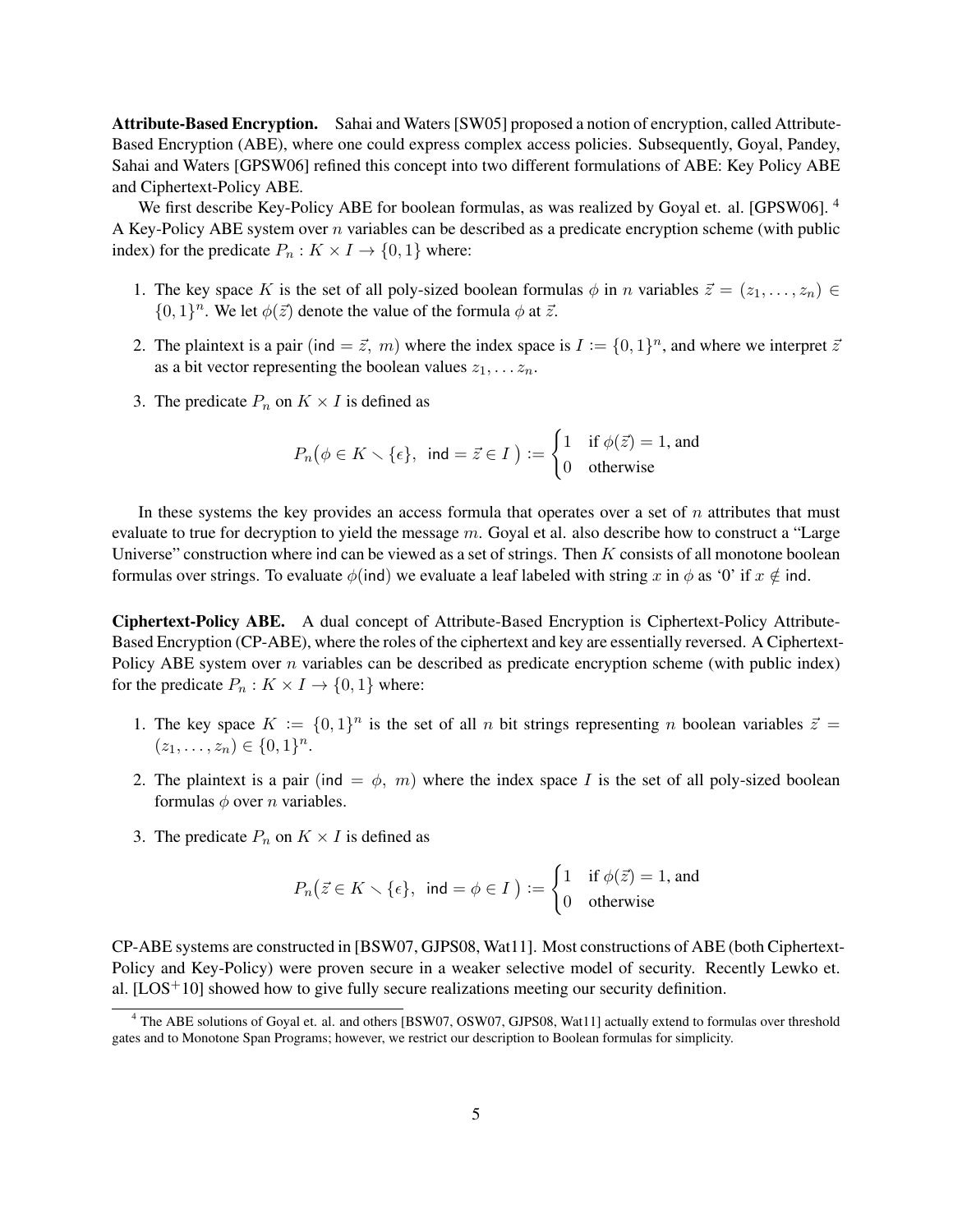### 3.2 Predicate Encryption Systems

While the previous systems described allow for expressive forms of access control, they are limited in two ways. First, the policy ind is given in the clear as part of the empty functionality — often this in itself can be considered sensitive. Second, it does not allow for computation on the encrypted data, which might include such applications as search. Here we describe current Predicate Encryption systems that do not leak the index ind.

Anonymous Identity-Based Encryption. The problem of Anonymous Identity-Based Encryption was first proposed by Boneh et. al. [\[BCOP04\]](#page-16-1) and later formalized by Abdalla et. al. [\[ABC](#page-16-6)+08]. Other constructions include [\[BW06,](#page-17-11) [Gen06,](#page-17-7) [CHKP10,](#page-17-8) [ABB10\]](#page-16-5). The functionality of Anonymous IBE is similar to IBE except that the string representing the ciphertext identity is hidden and one can only determine it if they have the corresponding private key. Therefore, we can describe Anonymous IBE in the exact same manner as above, except we have that  $F(\epsilon, \text{ (ind}, m)) = \text{len}(m)$ . The empty functionality only gives the message length, but ind stays hidden.

Hidden Vector Encryption. Boneh and Waters [\[BW07\]](#page-17-3) proposed what they called a hidden vector encryption system. In such a system a ciphertext contains a vector of n elements in  $\{0,1\}^*$  and a private key contains of a vector of n elements in  $\{*\} \cup \{0,1\}^*$  where we refer to  $*$  as a wildcard character. More precisely,

- 1. The key space K is all  $(v_1, \ldots v_n)$  where each  $v_i \in \{*\} \cup \{0,1\}^*$ .
- 2. The plaintext is a pair (ind =  $(w_1, \ldots, w_n)$ , m) where each  $w_i \in \{0, 1\}^*$ . The index space in  $I := (\{0,1\}^*)^n.$
- 3. The predicate  $P_n$  on  $K \times I$  is defined as

$$
P_n((v_1,\ldots,v_n)\in K\smallsetminus\{\epsilon\},\ \text{ind}=(w_1,\ldots,w_n)\ ):=\begin{cases}1 &\text{if }v_i=w_i\ \text{whenever}\ v_i\neq *, \text{and} \\ 0 &\text{otherwise}\end{cases}
$$

Applications of the predicate include conjunctive and range searches. Independently, Shi et. al.  $[SBC^+07]$  $[SBC^+07]$ proposed a related system in a weaker security model. Again we note that  $F(\epsilon, \, (\text{ind}, m) \,) = \text{len}(m)$  so that ciphertexts do not reveal ind.

Inner Product Predicate. The previous system was limited to conjunctive searches. Katz, Sahai and Waters [\[KSW08\]](#page-18-0) proposed a system for testing if a dot product operation over the ring  $Z_N$  is equal to 0, where  $N$  is the product of three random primes chosen by the setup algorithm. This enabled more complex evaluations on disjunctions, polynomials, and CNF/DNF formulae. Subsequently, Okamoto and Takashima [\[OT09\]](#page-18-10) and Lewko et. al. [\[LOS](#page-18-1)<sup>+</sup>10] gave constructions over the field  $F_p$ . We describe this predicate for vectors of length n.

- 1. The setup algorithm defines a randomly chosen prime p of length  $\kappa$ , where  $\kappa$  is the security parameter.
- 2. The key space K is all  $\vec{v} = (v_1, \dots v_n)$  where each  $v_i \in F_p$ .
- 3. The plaintext is a pair (ind  $=(w_1,\ldots,w_n), m$ ) where each  $w_i \in F_p$ . The index space is  $I := (F_p)^n$ .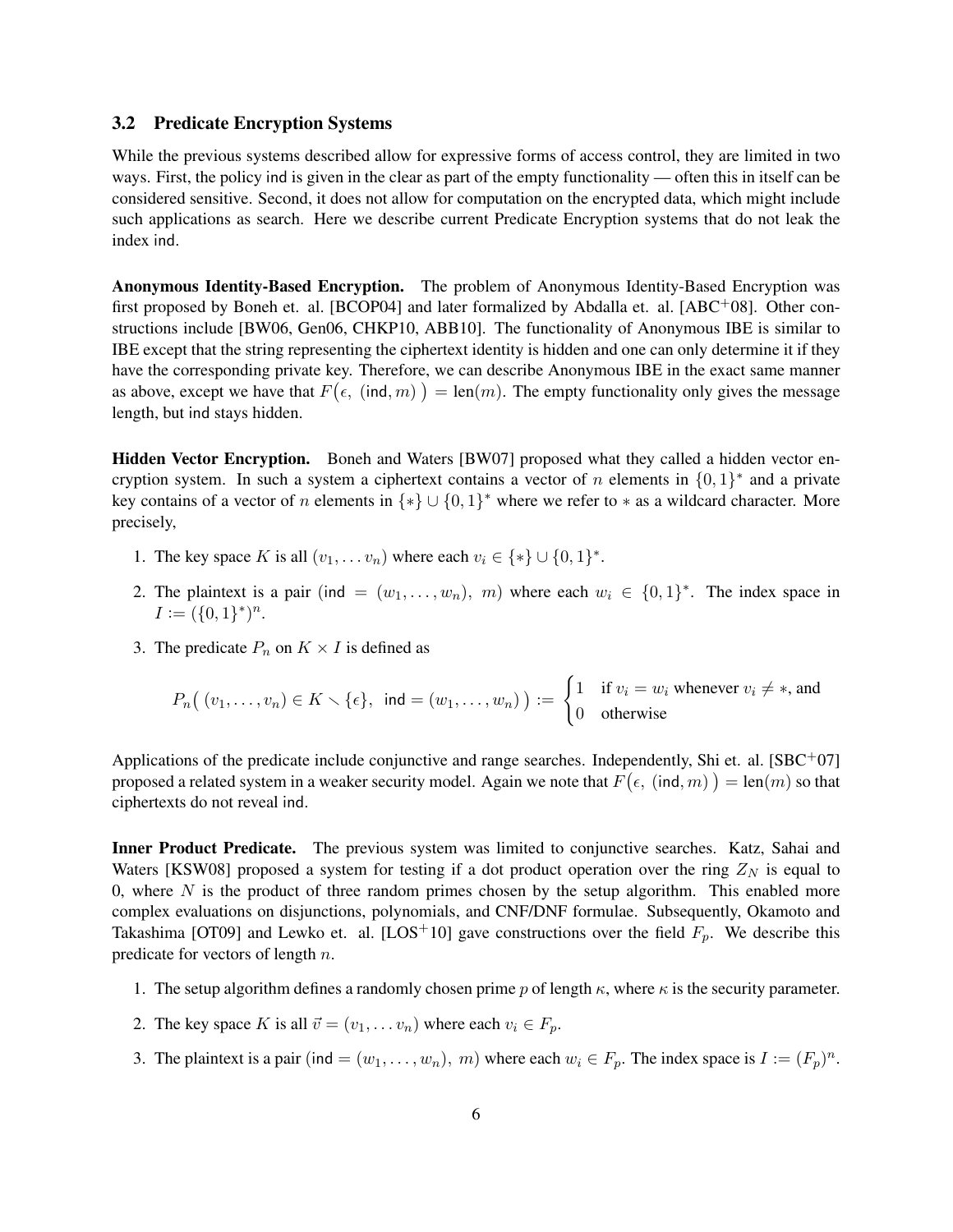4. The predicate  $P_{n,p}$  on  $K \times I$  is defined as

$$
P_{n,p}((v_1,\ldots,v_n)\in K\smallsetminus\{\epsilon\},\ \text{ind}=(w_1,\ldots,w_n)\ ):=\begin{cases}1 & \text{if } \sum_{i=1,\ldots,n}v_i\cdot w_i=0\\0 & \text{otherwise}\end{cases}
$$

#### 3.3 Other systems and combinations

Different researchers have realized different combinations of the above core systems. Examples of these include combinations of: Attribute-Based Encryption and Broadcast Encryption [\[AI09\]](#page-16-7), Identity-Based Broadcast Encryption [\[Del07,](#page-17-12) [DPP07,](#page-17-13) [SF07,](#page-19-5) [GW09\]](#page-18-11), broadcast HIBE [\[BH08\]](#page-16-8), and Inner-Product Encryption and ABE [\[OT10\]](#page-18-2). All are captured as special cases of functional encryption.

### <span id="page-7-0"></span>4 Security definitions

Given the syntactic definitions of Functional Encryption (FE) from Section [2](#page-2-1) we now turn to defining security of an FE scheme. In this section we give game based definitions. In Section [5](#page-9-0) we discuss simulationbased definitions.

Let  $\mathcal E$  be an FE scheme for functionality F defined over  $(K, X)$ . Our goal is to define security against an adaptive adversary that repeatedly asks for secret keys sk<sub>k</sub> for keys  $k \in K$  of the attacker's choice. As we shall see, defining security against such attackers is more delicate than one might first expect. The problem is how to define the challenge ciphertext in a semantic security game. As usual, once the attacker obtains all the secret keys he desires, he outputs two challenge messages  $m_0, m_1 \in X$  and expects to get back an encryption c of  $m_0$  or  $m_1$  chosen at random by the challenger. Clearly, if the attacker has a secret key sk<sub>k</sub> for some  $k \in K$  for which  $F(k, m_0) \neq F(k, m_1)$  then he can easily answer the challenge c by outputting

$$
\begin{cases}\n0 & \text{if } \text{dec}(sk_k, c) = F(k, m_0), \text{ and} \\
1 & \text{otherwise}\n\end{cases}
$$

Hence, for the definition to be satisfiable we must severely restrict the attacker's choice of  $m_0, m_1$  and require that they satisfy

<span id="page-7-1"></span>
$$
F(k, m_0) = F(k, m_1) \quad \text{for all } k \text{ for which the attacker has skk.} \tag{1}
$$

Since the empty key  $\epsilon$  reveals the plaintext length, condition [\(1\)](#page-7-1) ensures that  $|m_0| = |m_1|$ , as in the standard PKE definition of semantic security.

Security definition. With requirement [\(1\)](#page-7-1) in place we obtain a natural game for defining security of an FE scheme  $\mathcal{E}$ . For  $b = 0, 1$  define experiment b for an adversary  $\mathcal{A}$  as follows:

- Setup: run (pp, mk)  $\leftarrow$  setup( $1^{\lambda}$ ) and give pp to A.
- Query: A adaptively submits queries  $k_i$  in K for  $i = 1, 2, \ldots$  and is given sk<sub>i</sub>  $\leftarrow$  keygen(mk, k<sub>i</sub>).
- Challenge: A submits two messages  $m_0, m_1 \in X$  satisfying [\(1\)](#page-7-1) and is given enc(pp,  $m_b$ ).
- A continues to issue key queries as before subject to [\(1\)](#page-7-1) and eventually outputs a bit in  $\{0, 1\}$ .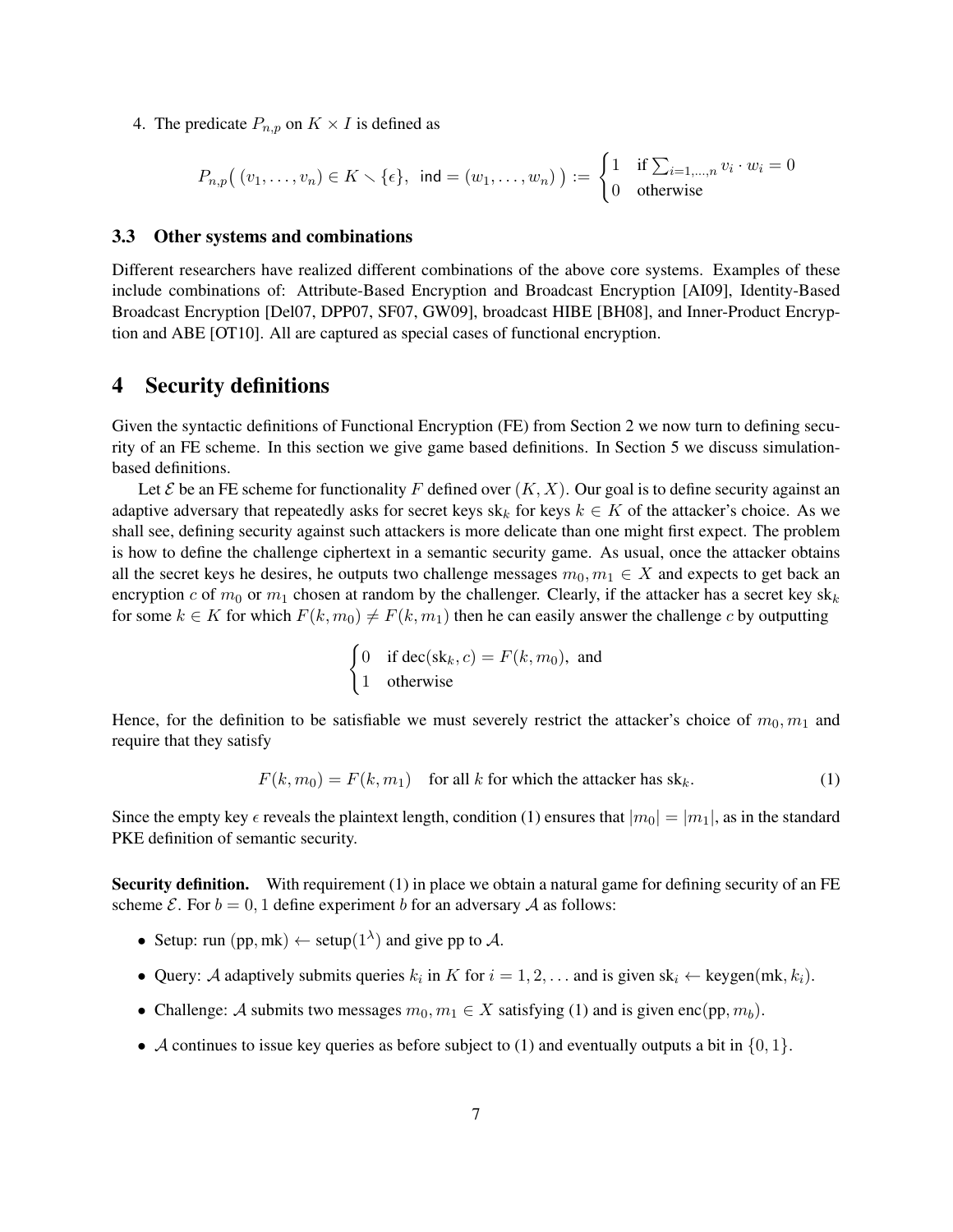For  $b = 0, 1$  let  $W_b$  be the event that the adversary outputs 1 in Experiment b and define

$$
FE_{adv}[\mathcal{E}, \mathcal{A}](\lambda) := | \Pr[W_0] - \Pr[W_1] |
$$

<span id="page-8-0"></span>**Definition 3.** An FE scheme  $\mathcal E$  is secure if for all PPT A the function  $FE_{adv}[\mathcal E, \mathcal A](\lambda)$  is negligible.

Definition [3](#page-8-0) is a generalization of related definitions from [\[BW07,](#page-17-3) [KSW08\]](#page-18-0).

### 4.1 A "brute force" construction

We briefly show that any functionality  $F$  where the key space  $K$  has polynomial size can be easily realized. Write  $s = |K| - 1$  and  $K = \{\epsilon, k_1, \ldots, k_s\}$ . In this brute force construction, the size of public parameters, secret key, and ciphertext are all proportional to s. A closely related construction is given in [\[BW07\]](#page-17-3).

The brute force FE scheme realizing F uses a semantically secure public-key encryption scheme  $(G, E, D)$ and works as follows:

• setup(1<sup> $\lambda$ </sup>): for  $i = 1, ..., s$  run (pp<sub>i</sub>, mk<sub>i</sub>)  $\leftarrow G(1^{\lambda})$ .

output:  $pp := (pp_1, \ldots, pp_s)$  and  $mk := (mk_1, \ldots, mk_s)$ 

- keygen(mk,  $k_i$ ): output sk $_i := mk_i$ .
- enc(pp, x): output  $\vec{c} := (F(\epsilon, x), E(pp_1, F(k_i, x)), \ldots, E(pp_s, F(k_s, x))).$
- dec(sk<sub>i</sub>,  $\vec{c}$ ): output  $c_0$  if sk<sub>i</sub> =  $\epsilon$ , and output  $D(\text{sk}_i, c_i)$  otherwise.

Clearly, a ciphertext  $\vec{c}$  leaks the bit lengths of  $F(k_i, x)$  for  $i = 1, \ldots, s$ . Therefore, for this construction to be secure we must assume that this information is already leaked by the empty functionality  $F(\epsilon, \cdot)$ , namely that  $|F(k_i, x)|$  for  $i = 1, \ldots, s$  is contained in  $F(\epsilon, x)$ . If so then we say that F reveals functional bit lengths.

Theorem 1. *Let* F *be a functionality that reveals functional bit lengths. If* (G, E, D) *is a semantically secure public-key encryption scheme then the brute force FE system implementing* F *is secure.*

*Proof Sketch.* The proof is by a standard hybrid argument across the s components of the challenge cipher- $\Box$ text.

#### <span id="page-8-1"></span>4.2 Insufficiency of the game-based security definition

We will now show that for certain complex functionalities Definition [3](#page-8-0) is too weak. For these functionalities we construct systems that are secure under Definition [3,](#page-8-0) but should not be considered secure. Nevertheless, for functionalities such as predicate encryption *with public index* we show in Section [5](#page-9-0) that Definition [3](#page-8-0) is adequate.

We give a simple example of a functionality for which the game-based Definition [3](#page-8-0) is insufficient. Let  $\pi$  be a one-way permutation and consider the functionality F that only admits the trivial key  $\epsilon$ , defined as follows:

$$
F(\epsilon, x) = \pi(x)
$$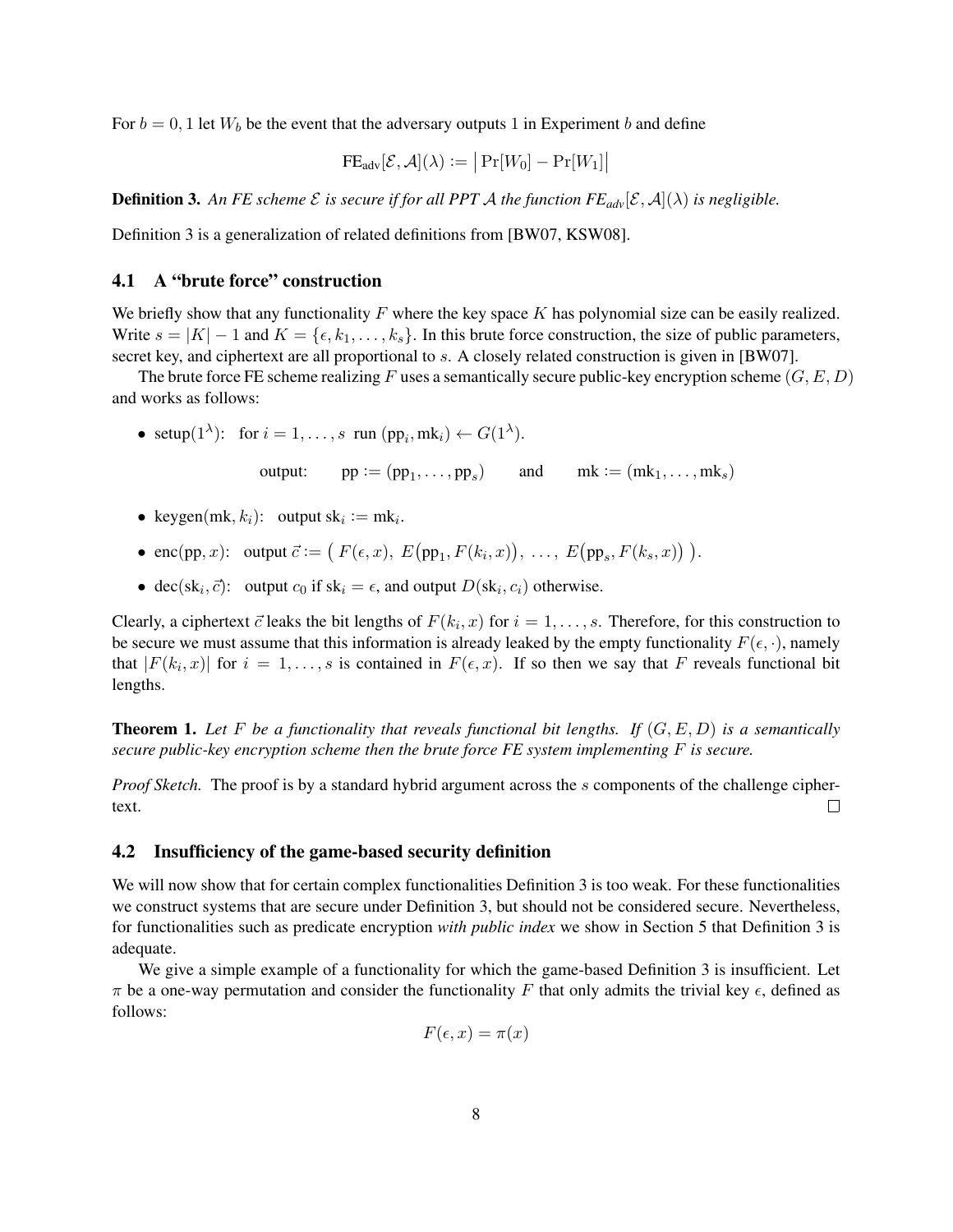It is clear that the "right" way to achieve functional encryption for this very simple functionality is to have the functional encryption algorithm itself simply output  $\pi(x)$  on input x, namely enc(pp, x) =  $\pi(x)$ . This scheme would also clearly achieve the simulation-based definition of security presented in Section [5.](#page-9-0)

However, consider an "incorrect" realization of this functionality where the functional encryption algorithm outputs x on input x, namely enc(pp, x) = x. Clearly this system leaks more information about the plaintext than needed. Nevertheless, it is easy to verify that this construction satisfies the game-based definition from Section [4.](#page-7-0) This is because for any two values x and y, it is the case that  $F(\epsilon, x) = F(\epsilon, y)$ if and only if  $x = y$  and therefore the attacker can only issue challenge messages  $m_0$ ,  $m_1$  where  $m_0 = m_1$ .

This problematic system, however, would clearly not achieve the simulation-based definition of security presented in Section [5,](#page-9-0) since if  $x$  is chosen at random, the real-life adversary would be able to recover x always, while the simulator would not be able to recover x without breaking the one-wayness of the permutation  $\pi$ .

While the simple example above may seem to be "abusing" the role of the trivial key  $\epsilon$ , it is easy to modify the functionality example F above so that there is exactly one non-trivial key  $k \in K$  that outputs  $\pi(x)$ . The only difference to the construction above would be that the functional encryption algorithm would output a public-key encryption<sup>[5](#page-9-1)</sup> of either  $\pi(x)$  (in the "correct" implementation) or x (in the "incorrect" implementation), and the secret key for key  $k$  would be the secret key of the public-key encryption scheme. Again, it is easy to verify that the incorrect implementation satisfies the game-based definition.

**Discussion.** What does this separation show? While this is a subjective question, our view is that it shows that if the output of the functionality is supposed to have some computational hiding properties – that is, security of your application is not only based on the information-theoretic properties of the function, but also on the computational properties of the function – then there is a real problem with the game-based formulation of security. The game-based formulation essentially ignores any computational hiding properties of the function, and therefore offers no security guarantees that could be meaningfully combined with such computational considerations.

## <span id="page-9-0"></span>5 Simulation based definitons

In this section, we explore security definitions for functional encryption that arise from the simulation paradigm [\[GM84,](#page-18-3) [GMR85,](#page-18-12) [GMW86\]](#page-18-13) that has served us so well, especially in the closely related context of secure computation protocols.

We begin by considering a simulation-based definition<sup>[6](#page-9-2)</sup> of security for functional encryption that captures the most basic intuition we have: That getting the secret key sk<sub>k</sub> corresponding to the key  $k \in K$ should only reveal  $F(k, x)$  when given an encryption of x.

It turns out that we can achieve this simulation-based definition for natural functionalities in the *random oracle model*, where in the ideal model the random oracle would also be simulated. We argue that in fact this (very strong) random oracle model seems necessary for a meaningful simulation-based definition of security for functional encryption: we show that even in the *non-programmable* random oracle model (where the simulator, too, only has oracle access to the same random oracle that is provided to the distinguisher), simulation-secure functional encryption (for a seemingly "minimal" formulation of simulation-security)

<span id="page-9-1"></span> $5$ The public-key encryption would need to be non-committing to achieve the simulation-based definition of security for the good case.

<span id="page-9-2"></span><sup>&</sup>lt;sup>6</sup> We note that there are several natural variants possible for such a definition. We have chosen a definition that is strong in the sense that it requires a universal black-box simulator. We will later discuss some weaker formulations.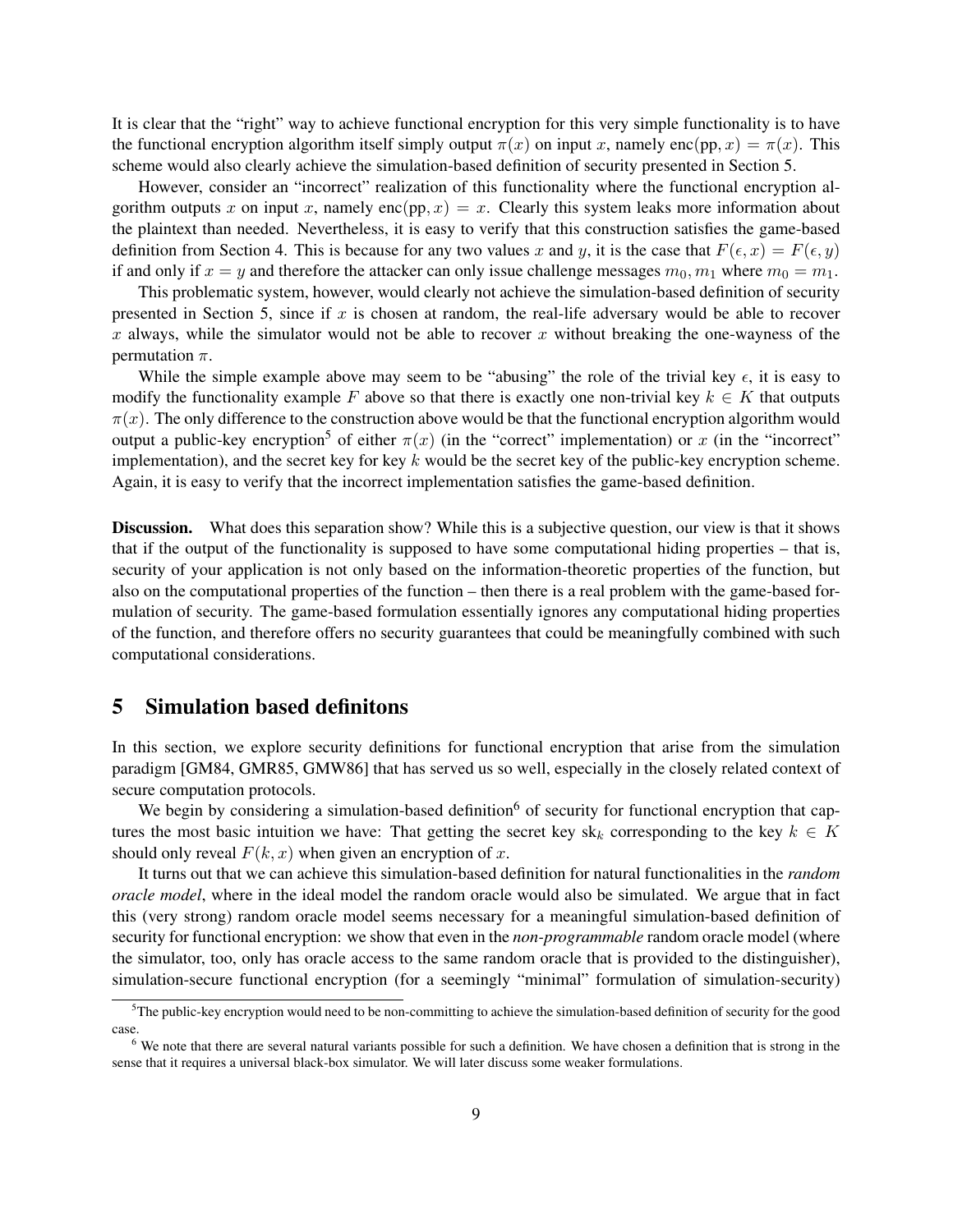even just for the IBE functionality is impossible to achieve. At a high level, this is because any simulationbased definition that allows the adversary to query for secret keys after seeing the challenge ciphertext must achieve something very similar in spirit to *non-interactive non-committing encryption*, where exactly these kinds of impossibility and possibility results are known [\[Nie02\]](#page-18-4).

In our main definition below (that we will achieve in our positive results), we will use some non-standard syntax for representing a *stateful oracle*<sup>[7](#page-10-0)</sup>. When we write  $A^{B(\cdot)[[x]]}$ , we mean that the algorithm A can issue a query q to its oracle, at which point  $B(q, x)$  will be executed and output a pair  $(y, x')$ . The value y is then communicated to A as the response to its query, and the variable x is set to  $x'$ , and this updated value is fed to the algorithm  $B$  the next time it is queried as an oracle, and fed to any algorithms executed later in an experiment that want x as an input. Also, if we write  $A^{B°(\cdot)}$ , we mean that A can send a query q to its oracle, at which point  $B<sup>°</sup>(q)$  is executed, and any oracle queries that B makes are answered by A.

<span id="page-10-2"></span>**Definition 4.** An FE scheme  $\mathcal E$  is simulation-secure if there exists an (oracle) PPT algorithm  $Sim =$  $(Sim_1, Sim_0, Sim_2)$  *such that for any (oracle) PPT algorithms Message and Adv, we have that the following two distribution ensembles (over the security parameter* λ*) are computationally indistinguishable:*

#### *Real Distribution:*

- *1.*  $(pp,mk) \leftarrow \text{setup}(1^{\lambda})$
- 2.  $(\vec{x}, \tau) \leftarrow Message^{keygen(mk, \cdot)}(pp)$
- *3.*  $\vec{c}$  ← enc(*pp*,  $\vec{x}$ )
- *4.*  $\alpha \leftarrow Adv^{\text{keygen}(mk,\cdot)}(pp,\vec{c},\tau)$
- 5. Let  $y_1, \ldots, y_\ell$  be the queries to keygen *made* by Message and Adv in the previous steps.
- *6. Output*  $(pp, \vec{x}, \tau, \alpha, y_1, \ldots, y_\ell)$

### *Ideal Distribution:*

- *1.*  $(pp, \sigma) \leftarrow Sim_1(1^{\lambda})$
- 2.  $(\vec{x}, \tau) \leftarrow Message^{SimO(\cdot)[[\sigma]]}(pp)$
- 3.  $\alpha \leftarrow Sim_2^{F(\cdot, \vec{x})}, \ Adv^{\circ}(pp, \cdot, \tau) (\sigma, F(\epsilon, \vec{x}))$
- 4. Let  $y_1, \ldots, y_\ell$  be the queries to F made by Sim in the previous steps<sup>[8](#page-10-1)</sup>.
- *5. Output*  $(pp, \vec{x}, \tau, \alpha, y_1, \ldots, y_\ell)$

We note that this definition can be extended further to allow the adversary to receive challenge ciphertexts adaptively (instead of as a single vector), and all our positive results below would extend to this setting. We omit this generalization due to the notational complexity that would be required to formulate such a definition.

<span id="page-10-0"></span> $7$ The more standard way to formalize this communication structure would be through interactive Turing Machines, but we find this notation to be simpler to parse.

<span id="page-10-1"></span><sup>&</sup>lt;sup>8</sup> Note that *Sim* does not need to query the oracle for  $F(\epsilon, \vec{x})$ , as this is provided as an explicit input to *Sim<sub>2</sub>*. We choose this formulation since in the real distribution, the Adversary does not explicitly need to ask keygen for the key corresponding to  $\epsilon$  in order to gain knowledge about  $F(\epsilon, \vec{x})$ .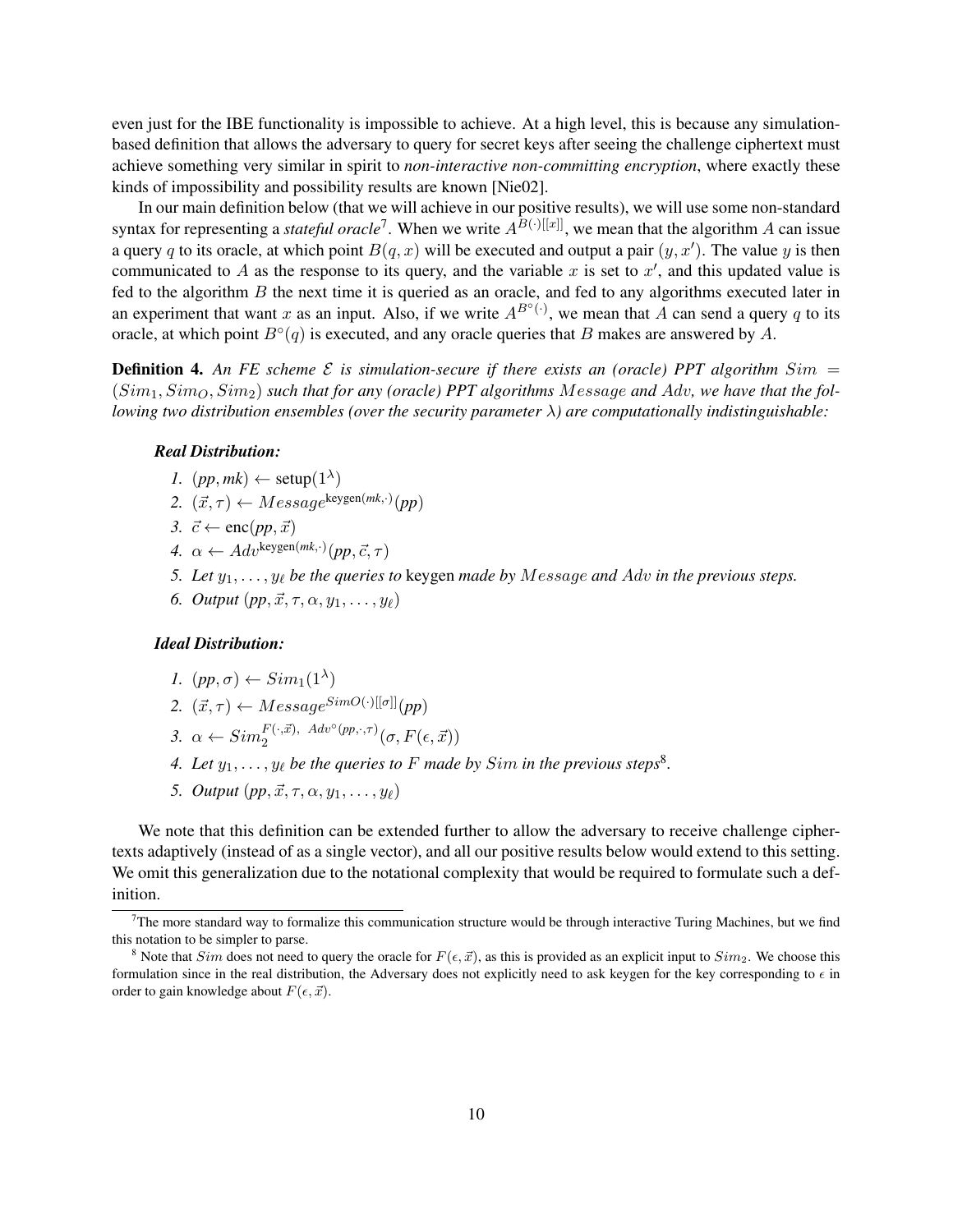### 5.1 Impossibility of simulation-secure functional encryption

In this section, we briefly sketch the impossibility result for simulation-secure functional encryption, even for a quite simple functionality (the functionality corresponding to IBE), in the non-programmable random oracle model. As the proof closely mirrors the argument of Nielsen [\[Nie02\]](#page-18-4) for non-interactive noncommitting encryption, we give only a high-level overview of the proof.

We note that our impossibility result in fact holds for much less stringent formulations of simulation security for functional encryption. In particular, we consider the following weaker version of our main definition:

**Definition 5.** An FE scheme  $\mathcal E$  is weakly simulation-secure if for any (oracle) PPT algorithms Message *and* Adv*, there exists an (oracle) PPT algorithm* Sim *such that we have that the following two distribution ensembles (over the security parameter* λ*) are computationally indistinguishable:*

#### *Real Distribution:*

- *1.*  $(pp,mk) \leftarrow \text{setup}(1^{\lambda})$
- 2.  $(\vec{x}, \tau) \leftarrow Message(1^{\lambda})$
- *3.*  $\vec{c}$  ← enc(*pp*,  $\vec{x}$ )
- *4.*  $\alpha \leftarrow Adv^{\text{keygen}(mk,\cdot)}(pp,\vec{c},\tau)$
- *5. Let*  $y_1, \ldots, y_\ell$  *be the queries to* keygen *made by* Adv *in the previous steps.*
- *6. Output*  $(\vec{x}, \tau, \alpha, y_1, \ldots, y_\ell)$

### *Ideal Distribution:*

- *1.*  $(\vec{x}, \tau) \leftarrow Message(1^{\lambda})$
- 2.  $\alpha \leftarrow Sim^{F(\cdot, \vec{x})}(1^{\lambda}, \tau, F(\epsilon, \vec{x}))$
- *3. Let*  $y_1, \ldots, y_\ell$  *be the queries to* F *made by* Sim *in the previous step.*
- *4. Output*  $(\vec{x}, \tau, \alpha, y_1, \ldots, y_\ell)$

We note another weakening of the definition above would be to have the distributions output the queries  $y_1, \ldots, y_\ell$  as an unordered set, instead of an ordered tuple. Our impossibility proof can be extended to this weakening as well. We now sketch the proof of the following theorem.

Theorem 2. *Let* F *be the functionality for IBE. There does not exist any weakly simulation-secure FE scheme for* F *in the non-programmable random oracle model.*

*Brief Proof Sketch.* The overall idea of this proof is almost identical to the impossibility proof of Nielsen [\[Nie02\]](#page-18-4) for non-interactive non-committing encryption. Let  $H$  represent the random oracle. Consider the following concrete adversary algorithms:

 $Message(1^{\lambda})$  works as follows: Let  $len_{sk}$  be the maximum bit length produced by the keygen algorithm for the key 0 for security parameter  $\lambda$ . Then the vector  $\vec{x}$  consists of the following elements: for  $i =$  $1, \ldots, len_{sk} + \lambda$ , the element  $(r_i, 0)$  where  $r_i$  is a randomly and independently chosen bit for each i. The value  $\tau$  is empty.

 $Adv^{\text{keygen(mk,.)}}(pp, \vec{c}, \tau)$  works as follows: Call the random oracle H on the input  $(pp, \vec{c})$  to obtain a string w of length  $\lambda$ . Now request the secret key for the identity  $(w)$  first, and then for the identity 0. Use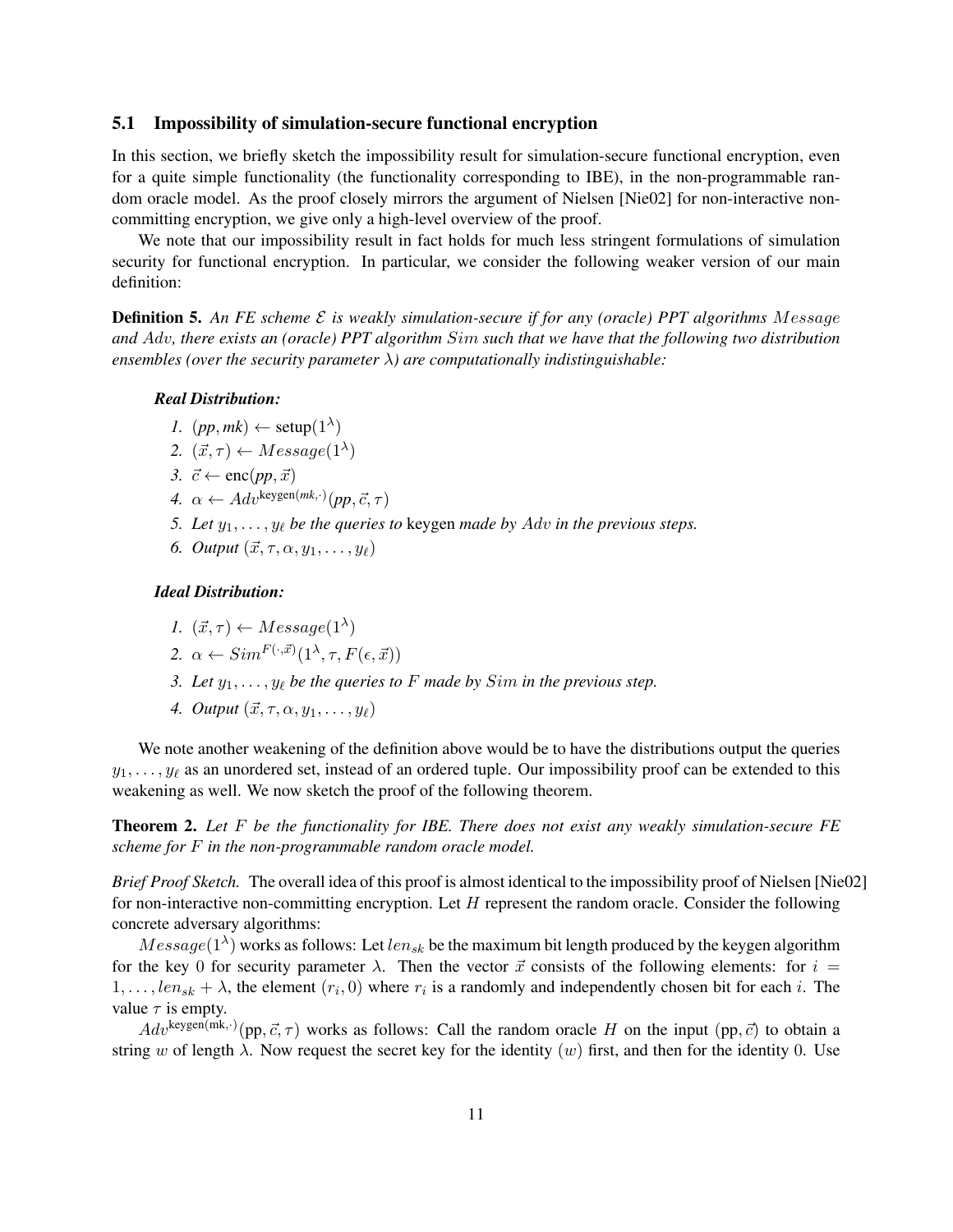the key for identity 0 to decrypt the entire ciphertext. Output a full transcript of the entire computation done by  $Adv$ , including all calls to the random oracle and the interaction with the keygen oracle.

Now consider what  $Sim$  must do in order to output a distribution indistinguishable from the real interaction. Because Adv only makes a single key query of the form  $(w)$ , it is the case that  $Sim$  must make exactly one query – its first query – to F of this form as well. Furthermore, the distinguisher can check if this w is the output of H applied to some string of the form  $(pp, \vec{c})$ . Thus, the simulator must perform this query to H before making any queries to F. The simulator at this point has no information whatsoever about the plaintexts  $r_i$  (which is only revealed when the simulator queries F for identity 0 afterwards). Thus, this fixed string  $z = (pp, \vec{c})$  has the (impossible) property that after receiving only  $len_{sk}$  bits of information, it can deterministically "decode" z to be a an arbitrary string of length  $len_{sk} + \lambda$ .  $\Box$ 

We remark that the proof above made use of the fact that the simulator's queries to  $F$  are recorded *in order*. However, we note that the same impossibility result would hold even if the security definition only recorded the *unordered set* of queries to F, but using a slightly more involved adversary and message distribution. Roughly speaking, the only identities in the system would be of the form  $(i, 0)$  and  $(i, 1)$  for  $i = 1, \ldots, \lambda$ , and the messages to be encrypted would be random long messages for each identity. The adversary would apply the random oracle to (pp,  $\vec{c}$ ) to obtain a single string w of length  $\lambda$  exactly as above, but it would now use this string to obtain keys  $(i, w_i)$  for  $i = 1, \ldots, \lambda$ . The argument would now proceed by looking at the point when the simulator has made at least  $\lambda/2$  queries to F. By now with overwhelming probability, a single query (pp,  $\vec{c}$ ) to H would be compatible with these queries, and that could be used to define the "impossible string" needed above.

### 5.2 A simulation-based brute force scheme

We now consider FE schemes that are simulation-secure in the random oracle model (where the scheme algorithms and the Message and Adv algorithms all have oracle access to a random oracle, but the simulator algorithms can emulate the random oracle itself). We note that this is the standard formulation of the random oracle model, more recently called the "full" or "programmable" random oracle model.

The modified "brute-force" construction. We first consider the following slight modification of the brute-force construction given earlier. The modification just uses the random oracle to randomly mask the output values of the function.

We will make use of a random oracle  $H: \{0,1\}^* \to \{0,1\}$ . Note that we will abuse notation and also write  $H(x)$  to produce strings of arbitrary length (which will be clear from context). This can be accomplished by interpreting  $H(x)$  to mean the concatenation of  $H((x, 1)), \ldots, H((x, \ell))$  to produce strings of length  $\ell$ .

Recall that we write  $s = |K| - 1$  and  $K = \{\epsilon, k_1, \ldots, k_s\}$ . The brute force FE scheme realizing F uses a semantically secure public-key encryption scheme  $(G, E, D)$ , and works as follows:

• setup( $1^{\lambda}$ ): for  $i = 1, ..., s$  run  $(pp_i, mk_i) \leftarrow G(1^{\lambda})$ .

output:  $pp := (pp_1, \ldots, pp_s)$  and  $mk := (mk_1, \ldots, mk_s)$ 

- keygen(mk,  $k_i$ ): output sk<sub>i</sub> := mk<sub>i</sub>.
- enc(pp, x): choose random values  $r_1, \ldots, r_s \in_R \{0, 1\}^{\lambda}$ . output  $\vec{c} := (F(\epsilon, x), E(p_{p_1}, r_1), H(r_1) \oplus F(k_1, x), \ldots, E(p_{p_s}, r_s), H(r_s) \oplus F(k_s, x)).$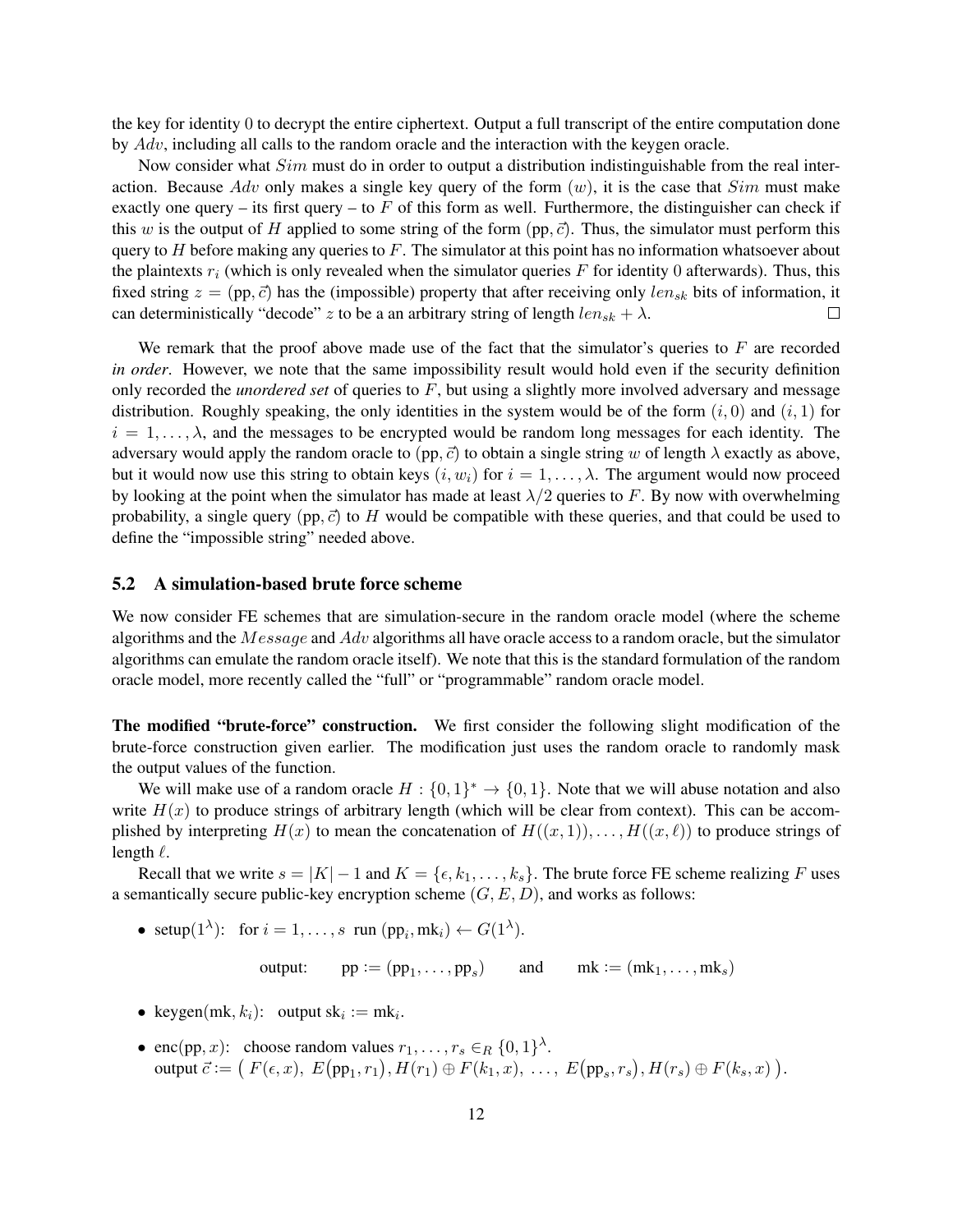• dec(sk<sub>i</sub>,  $\vec{c}$ ): output  $c_0$  if sk<sub>i</sub> =  $\epsilon$ , and output  $H(D(\text{sk}_i, c_{2i-1})) \oplus c_{2i}$  otherwise.

A proof sketch of the following theorem can be found in Appendix [A.](#page-19-6)

<span id="page-13-0"></span>Theorem 3. *Let* F *be a functionality that reveals functional bit lengths. If* (G, E, D) *is a semantically secure public-key encryption scheme then the modified brute force FE system above implementing* F *is simulation-secure in the random oracle model.*

### 5.3 An equivalence for public index schemes

We show that any predicate encryption system with public index that is secure under the game-based Definition [3](#page-8-0) also satisfies the simulation based Definition [4](#page-10-2) in the random oracle model. This result shows equivalence (in the random oracle model) for the large class of public index schemes including various forms of Attribute-Based encryption.

Let  $\mathcal{E} :=$  (setup, keygen, enc, dec) be an FE predicate encryption system with public index for predicate  $P: K \times I \rightarrow \{0, 1\}$ . We convert the system into a scheme  $\mathcal{E}_H :=$  (setup, keygen, enc<sub>H</sub>, dec<sub>H</sub>) where encryption is done using a random oracle H:

• enc<sub>H</sub>(pp, (ind, m)): choose a random value  $r \in \{0,1\}^{\lambda}$  and output

$$
c := (\text{enc}(pp, (\text{ind}, r)), H(r) \oplus m).
$$

• dec<sub>H</sub>(sk,  $(c_1, c_2)$ ): if dec(sk,  $c_1$ ) =  $\perp$  output  $\perp$ , otherwise output dec(sk,  $c_1$ )  $\oplus$   $c_2$ .

The following theorem shows that this construction is simulation secure.

**Theorem 4.** If the system  $\mathcal E$  is game-secure (Definition [3\)](#page-8-0) then  $\mathcal E_H$  is simulation secure (Definition [4\)](#page-10-2) in the *random oracle model.*

*Proof Sketch.* We construct the universal simulators  $Sim_1$ ,  $SimO$ , and  $Sim_2$  needed for simulation security. These algorithms work as follows:

- $Sim_1(1^{\lambda})$  simply executes setup $(1^{\lambda})$  to obtain pp and mk. It outputs pp unmodified, and outputs  $\sigma = (\text{mk}, O, \kappa)$ , where O and  $\kappa$  are empty lists. This list O will keep track of the simulated random oracle, and  $\kappa$  will keep track of key queries.
- $SimO(·)[\sigma]]$  works as follows: It responds to random oracle queries and keygen queries the adversary Message makes as follows:
	- **Random Oracle Queries:** On query q, the simulator first checks to see if a pair  $(q, y)$  already exists in the list  $O$ . If so, it provides  $y$  as the response to the adversary's query. If not, the simulator chooses a fresh random string y, adds the pair  $(q, y)$  to the list O, and provides y as the response to the adversary's query. This list O is updated in the state variable  $\sigma$ .
	- Key Queries: When the adversary asks for the key k, the simulator sends the secret key sk  $\leftarrow$ keygen(mk, k) to the adversary. The simulator adds k to the list  $\kappa$ . This list  $\kappa$  is updated in the state variable  $\sigma$ .
- $Sim_2^{F(\vec{x},\cdot)}, \; {Adv}^{\circ}(pp,\cdot,\tau)}(\sigma, F(\vec{x}, \epsilon))$  works as follows: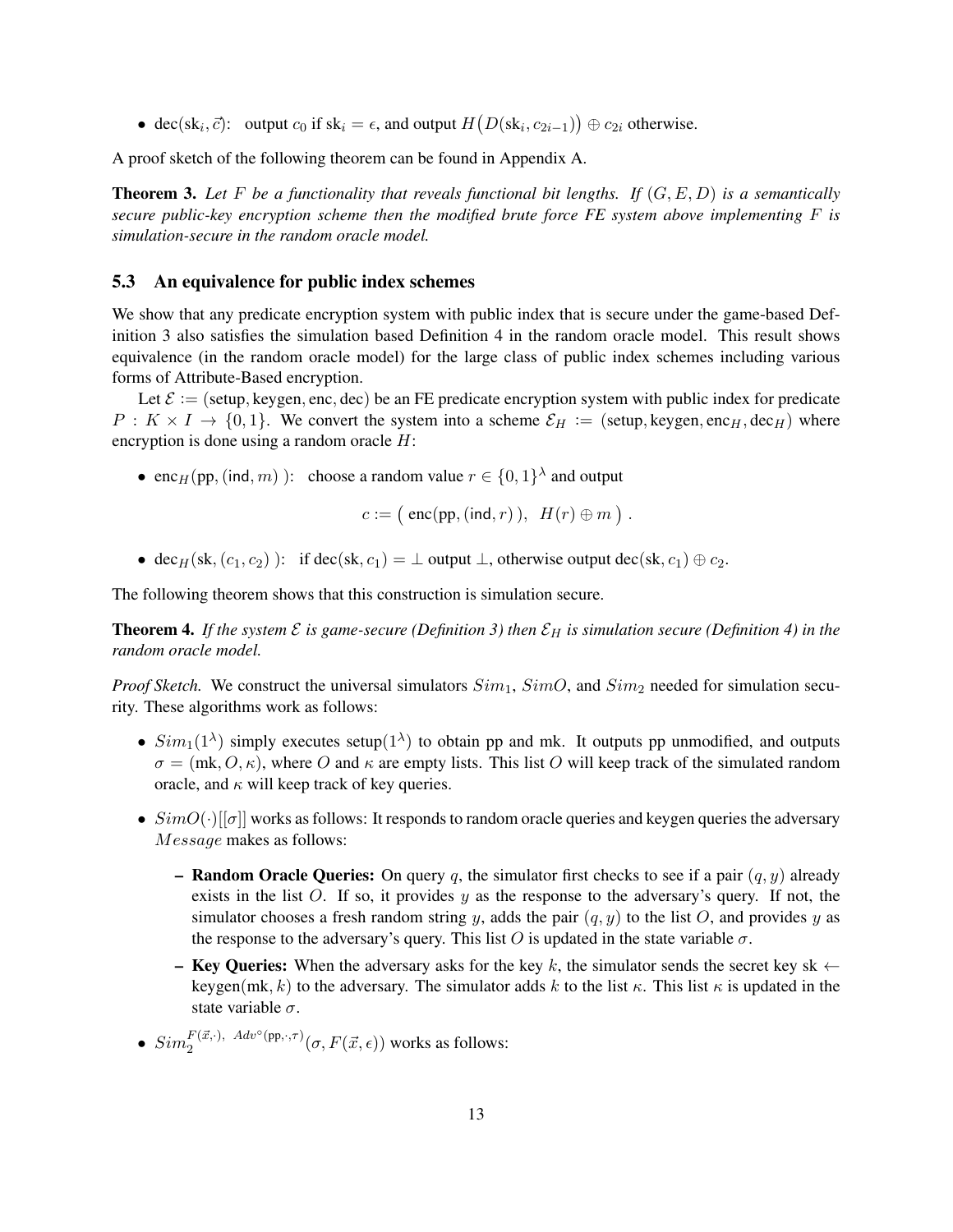1. The algorithm begins by preparing a "fake" vector of ciphertexts as follows: Let  $n$  be the number of elements in  $\vec{x}$  and let ind<sub>1</sub>, ..., ind<sub>n</sub> be the indices in  $\vec{x}$ . Sim<sub>2</sub> obtains n and these indices by querying its F oracle at  $F(\epsilon, \vec{x})$ .

Now, for  $i = 1...n$ , it chooses random strings  $r_1,...,r_n$  and  $R_1,...,R_n$ , and creates the ciphertext components

$$
c_{i,1} := \text{enc}(\text{pp}, (\text{ind}_i, r_i)) \quad \text{and} \quad c_{i,2} = R_i \quad \text{for } i = 1, \dots, n.
$$

Let  $\vec{c}$  be the vector of n ciphertexts  $\vec{c} := (c_{i,1}, c_{i,2})_{i=1,\dots,n}$ .

- 2. For each key k in the list  $\kappa$  of keys already queried, the simulator does the following: (1) it invokes the F oracle and obtains  $F(k, \vec{x}) = (z_1, \ldots, z_n)$ , (2) for  $i = 1, \ldots, n$  if  $z_i \neq \perp$  it adds the pair  $(r_i, R_i \oplus z_i)$  to the list O. If any of these  $r_i$  values were already in the list O, the simulation aborts.
- 3. Then it invokes  $Adv(pp, \vec{c}, \tau)$  using this "fake" ciphertext vector  $\vec{c}$  created above.
- 4. It now monitors which random oracle queries and keygen queries the adversary  $Adv$  makes. It responds to these queries as follows:
	- **Random Oracle Queries:** On query q, the simulator first checks to see if a pair  $(q, y)$ already exists in the list  $O$ . If so, it provides y as the response to the adversary's query. If not, the simulator chooses a fresh random string y, adds the pair  $(q, y)$  to the list O, and provides y as the response to the adversary's query.
	- Key Queries: If the adversary asks for the key  $k$ , then the simulator invokes the  $F$  oracle and obtains  $F(k, \vec{x}) = (z_1, \ldots, z_n)$ . For  $i = 1, \ldots, n$  if  $z_i \neq \bot$  it adds the pair  $(r_i, R_i \oplus z_i)$ to the list  $O.$  If for any  $i$  there is already a pair  $(r_i,R)$  in the list  $O$  with  $R\neq R_i\oplus z_i$  then the simulation aborts. Finally, it sends the secret key sk  $\leftarrow$  keygen(mk, k) to the adversary. It is easy to confirm that the decryption procedure will work as it should after we have modified the random oracle as detailed above.
- 5. When the adversary terminates and outputs  $\alpha$ , then the simulator outputs this  $\alpha$  as well, finishing the simulation.

The same argument as in the proof of Theorem [3](#page-13-0) shows that the simulator aborts with negligible probability and that the distribution generated by these simulators is statistically close to the real distribution. In particular, the negligible probability of abort follows from the game-based security of  $\mathcal{E}$ , since gamebased security implies one-way security for encrypting random values, which implies that the adversary is extremely unlikely to query the random oracle on the  $r_i$  values prior to obtaining a secret key that can open the  $i$ 'th ciphertext.  $\Box$ 

Other Simulation-Secure Functional Encryption Schemes. Since the above equivalence only applies to public index schemes, an interesting question is whether we can achieve simulation security for more general systems. Intuitively this is more challenging, since it goes beyond just hiding a payload, to "hiding a computation" and is arguably closer to our counter example of Section [4.2.](#page-8-1)

In Appendix [B](#page-21-0) we prove the simulation security of the Boneh-Franklin construction for the anonymous IBE functionality. An interesting direction is to prove simulation security for systems with more functionality. One challenge is that it is not completely clear how to apply the random oracle heuristic to these systems, as the correctness of such schemes typically relies on structure that a hash function might break.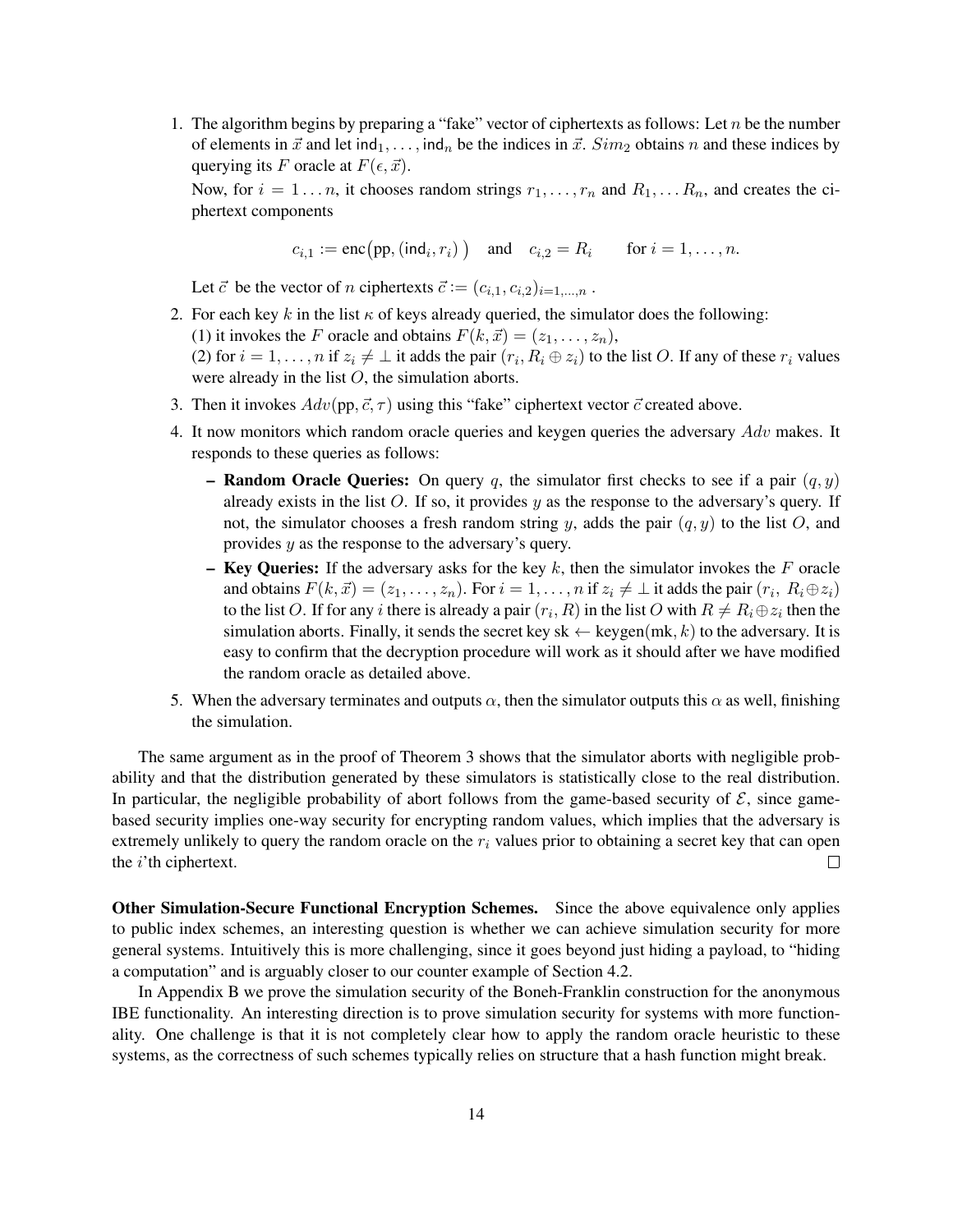## 6 Extending Functional Encryption

In this work, we focus on the "core" case of functional encryption. However, there are multiple ways to extend the concept. We briefly outline these here. We hope future work will develop these extensions and give precise definitions of security and constructions.

**Delegation.** Delegation is the ability of an algorithm to transform a key k in a functional encryption system to another key  $k'$ . For example, one might want to share the ability to decrypt all messages of a certain subject to another user. Typically, we think of the resulting key  $k'$  as being more restricted than the source key  $k$ . We observe that the set of allowed delegations must respect the security definition of the system. Delegation in functional encryption systems is typically associated with Hierarchical Identity-Based Encryption [\[HL02,](#page-18-14) [GS02\]](#page-18-15), but was also considered in Attribute-Based Encryption [\[GPSW06\]](#page-18-7) and other predicate encryption systems [\[SW08\]](#page-19-7).

Encryption over Multiple Parameters and Multiple Systems. Our functional encryption systems allow for functionalities  $F: K \times X \to \{0,1\}^*$  that take in a single key and plaintext as inputs. However, we could extend our system to allows for functionalities that take in multiple keys  $F : (K_1, \ldots, K_n) \times X \to \{0,1\}^*$ . This can be useful in applications where we want users to combine their capabilities in a specified manner or when one of the keys can represent an event such as a certain time period arriving, or publication of a revocation list [\[BGK08\]](#page-16-9).Another interesting direction is to allow for a functional encryption system that operates over multiple ciphertexts.

Taking things further we could consider an encryption system where encryption takes in multiple public parameters each from *different* authorities and where the functionality is evaluated over private keys generated by different master secret keys. One notable application of this is Attribute-Based Encryption over multi-authorities [\[Cha07,](#page-17-14) [CC09\]](#page-17-15).

Hiding Information about capabilities of the key. One consistent feature of all systems is that there do not exist any security notions about the attacker's inability to distinguish what type of key  $k$  he is given a secret key for. A natural reason for this is that in a public key system, he can distinguish whether he has the capability for  $k_0, k_1$  by simply encrypting an  $x \in X$  such that  $F(k_0, x) \neq F(k_1, x)$ . However, one might try to consider such a problem when encryption is not public key [\[SSW09,](#page-19-8) [BIP10\]](#page-16-10).

## 7 Future directions in functional encryption

The results to date scratch the surface of functional encryption and only implement relatively simple functionalities. Here we list a few fascinating open problems that remain.

• The grand challenge is to construct a secure functional encryption scheme for all polynomial-time functionalities. A more modest goal is to do the same for predicate encryption for all polynomial-time predicates. Currently, the best we can do is predicates defined by inner products [\[KSW08\]](#page-18-0). The inner product construction uses bilinear maps and our inability to move beyond inner products is due to the "bi" in bilinear maps. Other tools, perhaps borrowing from fully homomorphic encryption [\[Gen09\]](#page-17-16), may lead to a more general class of predicates.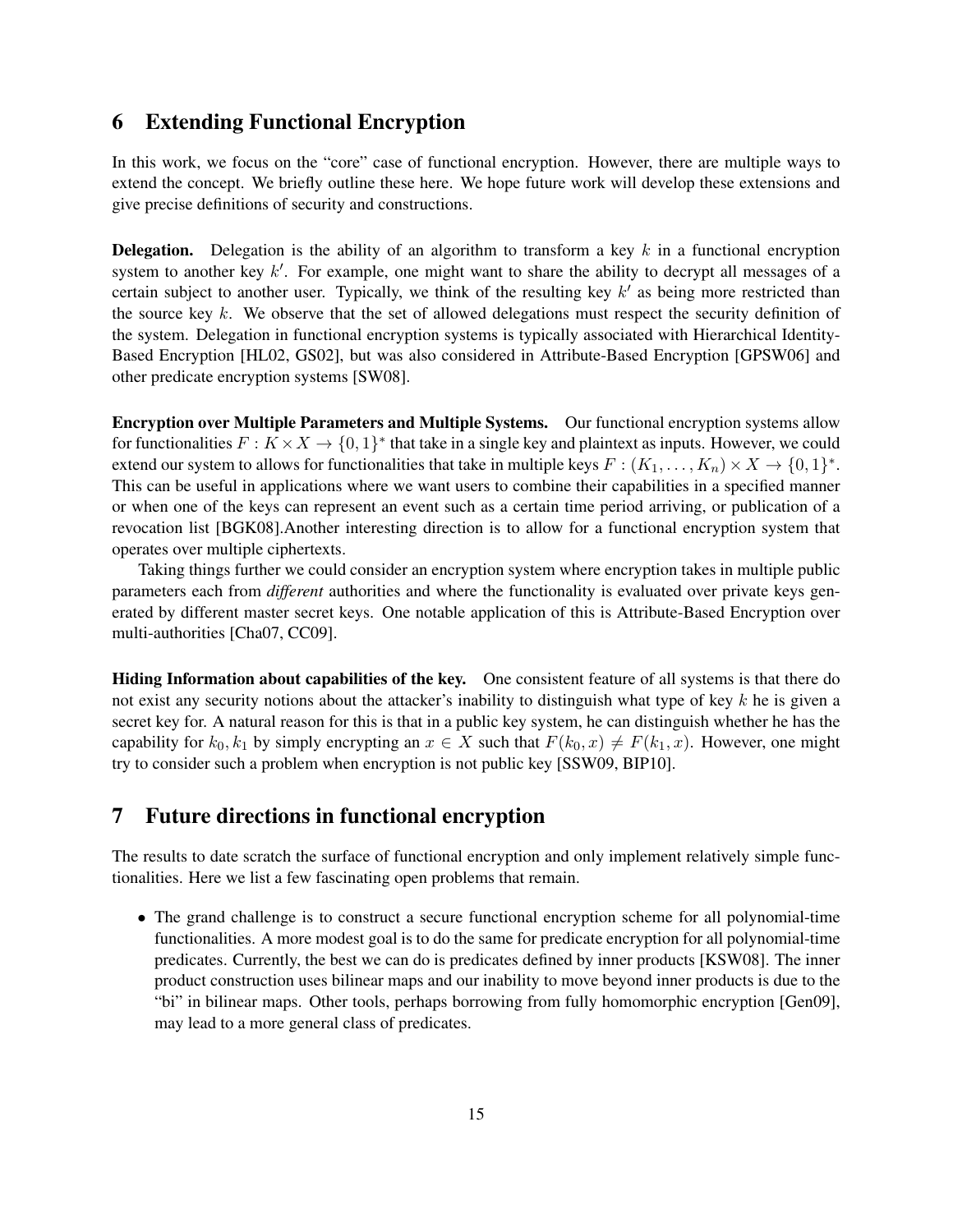- If not all polynomial time functionalities, can we realize complex interesting ones such as data-mining functionalities? That is, can we build a secret key that given an encrypted data set will produce a cleartext model (e.g. a decision tree) for the data set, but reveal nothing else about the data? Nothing in this vain is currently known.
- Are there black box separations between different functionalities? Currently, the only result in this direction separates IBE from public-key encryption  $IBPR<sup>+</sup>08$ ]. Is there a generic separation result that separates any two functionalities that are not trivially implied one by the other?

## References

- <span id="page-16-5"></span>[ABB10] Shweta Agrawal, Dan Boneh, and Xavier Boyen. Efficient lattice (h)ibe in the standard model. In *EUROCRYPT*, pages 553–572, 2010.
- <span id="page-16-6"></span>[ABC+08] Michel Abdalla, Mihir Bellare, Dario Catalano, Eike Kiltz, Tadayoshi Kohno, Tanja Lange, John Malone-Lee, Gregory Neven, Pascal Paillier, and Haixia Shi. Searchable encryption revisited: Consistency properties, relation to anonymous ibe, and extensions. *J. Cryptology*, 21(3):350–391, 2008.
- <span id="page-16-7"></span>[AI09] Nuttapong Attrapadung and Hideki Imai. Conjunctive broadcast and attribute-based encryption. In *Pairing*, pages 248–265, 2009.
- <span id="page-16-2"></span>[AL10] Nuttapong Attrapadung and Benoît Libert. Functional encryption for inner product: Achieving constant-size ciphertexts with adaptive security or support for negation. In *Public Key Cryptography*, pages 384–402, 2010.
- <span id="page-16-3"></span>[BB04a] Dan Boneh and Xavier Boyen. Efficient selective-id secure identity-based encryption without random oracles. In *EUROCRYPT*, pages 223–238, 2004.
- <span id="page-16-4"></span>[BB04b] Dan Boneh and Xavier Boyen. Secure identity based encryption without random oracles. In *CRYPTO*, pages 443–459, 2004.
- <span id="page-16-1"></span>[BCOP04] Dan Boneh, Giovanni Di Crescenzo, Rafail Ostrovsky, and Giuseppe Persiano. Public key encryption with keyword search. In *EUROCRYPT*, pages 506–522, 2004.
- <span id="page-16-0"></span>[BF03] Dan Boneh and Matthew K. Franklin. Identity-based encryption from the weil pairing. *SIAM J. Comput.*, 32(3):586–615, 2003. extended abstract in Crypto 2001.
- <span id="page-16-9"></span>[BGK08] Alexandra Boldyreva, Vipul Goyal, and Virendra Kumar. Identity-based encryption with efficient revocation. In *ACM Conference on Computer and Communications Security*, pages 417–426, 2008.
- <span id="page-16-8"></span>[BH08] Dan Boneh and Mike Hamburg. Generalized identity-based and broadcast encryption schemes. In *Proc. of Asiacrypt*, pages 455–470, 2008.
- <span id="page-16-10"></span>[BIP10] Carlo Blundo, Vincenzo Iovino, and Giuseppe Persiano. Predicate encryption with partial public keys. Cryptology ePrint Archive, Report 2010/476, 2010. <http://eprint.iacr.org/>.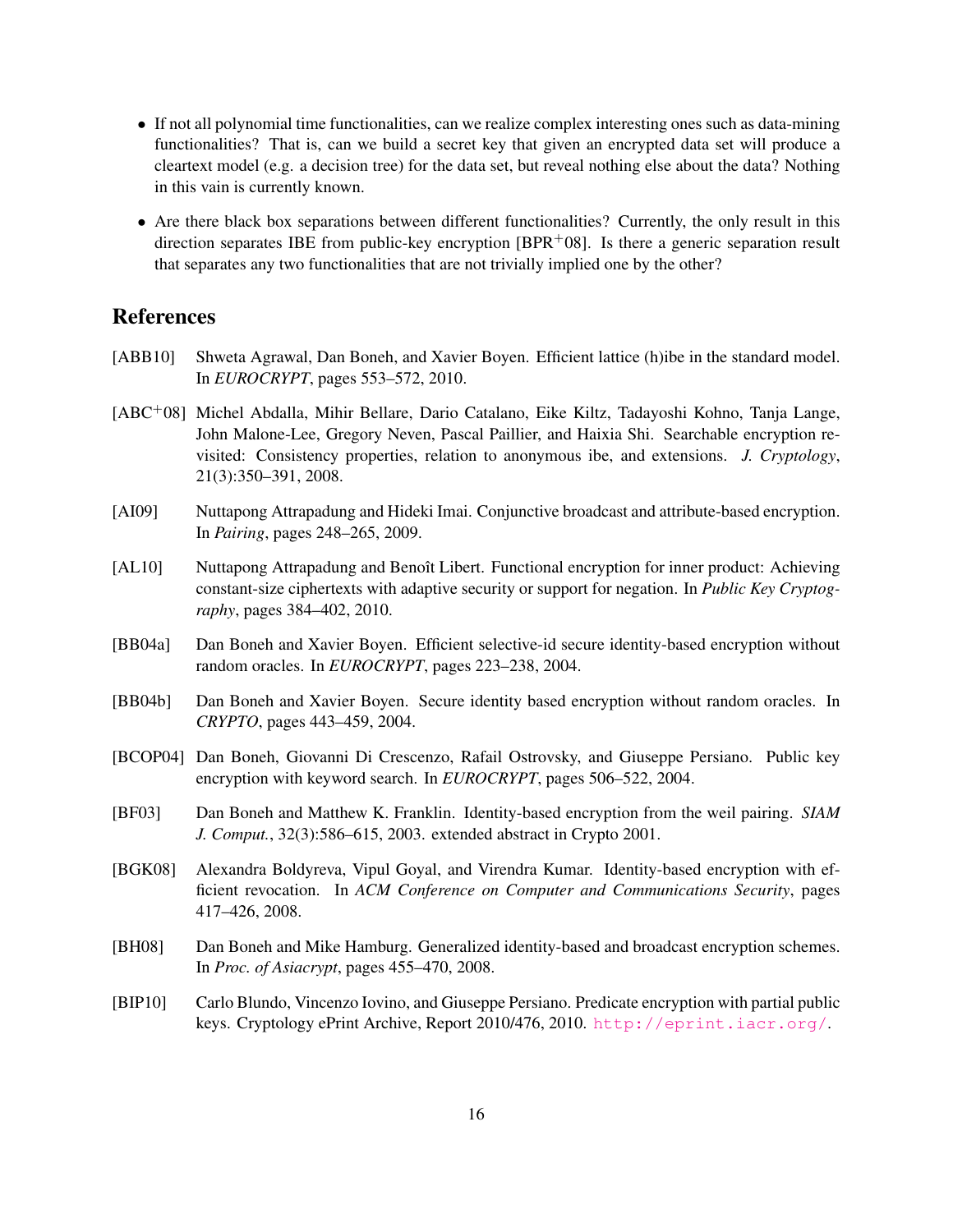- <span id="page-17-5"></span>[BPR+08] Dan Boneh, Periklis A. Papakonstantinou, Charles Rackoff, Yevgeniy Vahlis, and Brent Waters. On the impossibility of basing identity based encryption on trapdoor permutations. In *FOCS*, pages 283–292, 2008.
- <span id="page-17-9"></span>[BSW07] John Bethencourt, Amit Sahai, and Brent Waters. Ciphertext-policy attribute-based encryption. In *IEEE Symposium on Security and Privacy*, pages 321–334, 2007.
- <span id="page-17-11"></span>[BW06] Xavier Boyen and Brent Waters. Anonymous hierarchical identity-based encryption (without random oracles). In *CRYPTO*, pages 290–307, 2006.
- <span id="page-17-3"></span>[BW07] Dan Boneh and Brent Waters. Conjunctive, subset, and range queries on encrypted data. In *TCC*, pages 535–554, 2007.
- <span id="page-17-15"></span>[CC09] Melissa Chase and Sherman S. M. Chow. Improving privacy and security in multi-authority attribute-based encryption. In *ACM Conference on Computer and Communications Security*, pages 121–130, 2009.
- <span id="page-17-4"></span>[CFGN96] Ran Canetti, Uriel Feige, Oded Goldreich, and Moni Naor. Adaptively secure multi-party computation. In *STOC 1996*, pages 639–648, 1996.
- <span id="page-17-14"></span>[Cha07] Melissa Chase. Multi-authority attribute based encryption. In *TCC*, pages 515–534, 2007.
- <span id="page-17-6"></span>[CHK03] Ran Canetti, Shai Halevi, and Jonathan Katz. A forward-secure public-key encryption scheme. In *EUROCRYPT*, pages 255–271, 2003.
- <span id="page-17-8"></span>[CHKP10] David Cash, Dennis Hofheinz, Eike Kiltz, and Chris Peikert. Bonsai trees, or how to delegate a lattice basis. In *EUROCRYPT*, pages 523–552, 2010.
- <span id="page-17-2"></span>[Coc01] Clifford Cocks. An identity based encryption scheme based on quadratic residues. In *IMA Int. Conf.*, pages 360–363, 2001.
- <span id="page-17-12"></span>[Del07] Cécile Delerablée. Identity-based broadcast encryption with constant size ciphertexts and private keys. In *ASIACRYPT*, pages 200–215, 2007.
- <span id="page-17-0"></span>[DH76a] Whitfield Diffie and Martin E. Hellman. Multiuser cryptographic techniques. In *AFIPS National Computer Conference*, pages 109–112, 1976.
- <span id="page-17-1"></span>[DH76b] Whitfield Diffie and Martin E. Hellman. New directions in cryptography. *IEEE Transactions on Information Theory*, IT-22(6):644–654, 1976.
- <span id="page-17-13"></span>[DPP07] Cécile Delerablée, Pascal Paillier, and David Pointcheval. Fully collusion secure dynamic broadcast encryption with constant-size ciphertexts or decryption keys. In *Pairing*, pages 39–59, 2007.
- <span id="page-17-7"></span>[Gen06] Craig Gentry. Practical identity-based encryption without random oracles. In *EUROCRYPT*, pages 445–464, 2006.
- <span id="page-17-16"></span>[Gen09] Craig Gentry. *A fully homomorphic encryption scheme*. PhD thesis, Stanford University, 2009. <crypto.stanford.edu/craig>.
- <span id="page-17-10"></span>[GJPS08] Vipul Goyal, Abhishek Jain, Omkant Pandey, and Amit Sahai. Bounded ciphertext policy attribute based encryption. In *ICALP (2)*, pages 579–591, 2008.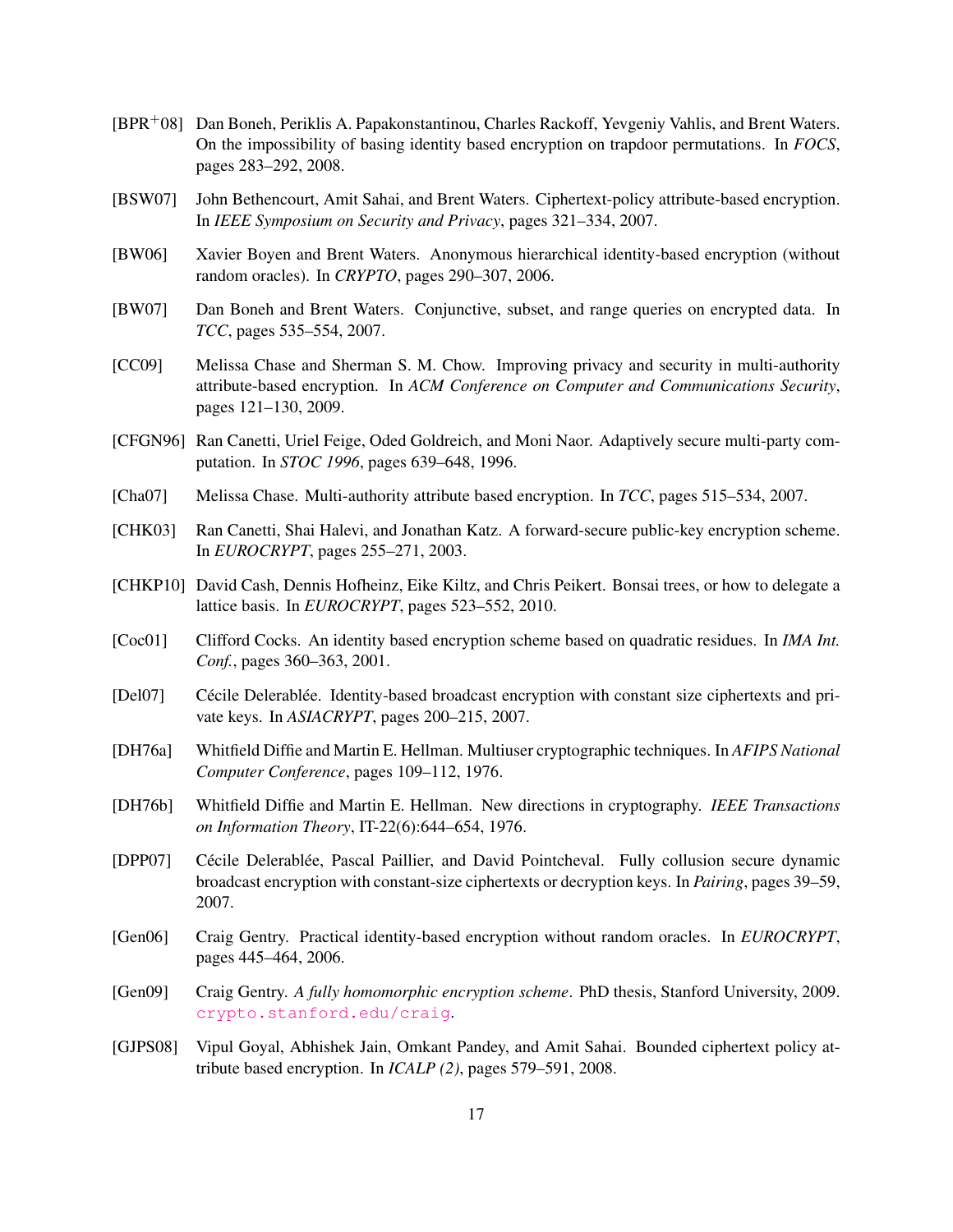- <span id="page-18-3"></span>[GM84] S. Goldwasser and S. Micali. Probabilistic encryption. *Jour. of Computer and System Science*, 28(2):270–299, 1984.
- <span id="page-18-12"></span>[GMR85] Shafi Goldwasser, Silvio Micali, and Charles Rackoff. The knowledge complexity of interactive proof-systems. In *STOC*, pages 291–304, 1985.
- <span id="page-18-13"></span>[GMW86] Oded Goldreich, Silvio Micali, and Avi Wigderson. Proofs that yield nothing but their validity and a methodology of cryptographic protocol design. In *FOCS*, pages 174–187, 1986.
- <span id="page-18-7"></span>[GPSW06] Vipul Goyal, Omkant Pandey, Amit Sahai, and Brent Waters. Attribute-based encryption for fine-grained access control of encrypted data. In *ACM Conference on Computer and Communications Security*, pages 89–98, 2006.
- <span id="page-18-6"></span>[GPV08] Craig Gentry, Chris Peikert, and Vinod Vaikuntanathan. Trapdoors for hard lattices and new cryptographic constructions. In *STOC*, pages 197–206, 2008.
- <span id="page-18-15"></span>[GS02] Craig Gentry and Alice Silverberg. Hierarchical id-based cryptography. In *ASIACRYPT*, pages 548–566, 2002.
- <span id="page-18-11"></span>[GW09] Craig Gentry and Brent Waters. Adaptive security in broadcast encryption systems (with short ciphertexts). In *EUROCRYPT*, pages 171–188, 2009.
- <span id="page-18-14"></span>[HL02] Jeremy Horwitz and Ben Lynn. Toward hierarchical identity-based encryption. In *EURO-CRYPT*, pages 466–481, 2002.
- <span id="page-18-0"></span>[KSW08] Jonathan Katz, Amit Sahai, and Brent Waters. Predicate encryption supporting disjunctions, polynomial equations, and inner products. In *EUROCRYPT*, pages 146–162, 2008.
- <span id="page-18-1"></span>[LOS+10] Allison B. Lewko, Tatsuaki Okamoto, Amit Sahai, Katsuyuki Takashima, and Brent Waters. Fully secure functional encryption: Attribute-based encryption and (hierarchical) inner product encryption. In *EUROCRYPT*, pages 62–91, 2010.
- <span id="page-18-4"></span>[Nie02] Jesper Buus Nielsen. Separating random oracle proofs from complexity theoretic proofs: The non-committing encryption case. In *Proc. of CRYPTO 2002*, pages 111–126, 2002.
- <span id="page-18-5"></span>[O'N10] Adam O'Neill. Definitional issues in functional encryption. Cryptology ePrint Archive, Report 2010/556, 2010. <http://eprint.iacr.org/2010/556>.
- <span id="page-18-8"></span>[OSW07] Rafail Ostrovsky, Amit Sahai, and Brent Waters. Attribute-based encryption with nonmonotonic access structures. In *ACM Conference on Computer and Communications Security*, pages 195–203, 2007.
- <span id="page-18-10"></span>[OT09] Tatsuaki Okamoto and Katsuyuki Takashima. Hierarchical predicate encryption for innerproducts. In *ASIACRYPT*, pages 214–231, 2009.
- <span id="page-18-2"></span>[OT10] Tatsuaki Okamoto and Katsuyuki Takashima. Fully secure functional encryption with general relations from the decisional linear assumption. In *CRYPTO*, pages 191–208, 2010.
- <span id="page-18-9"></span>[SBC+07] Elaine Shi, John Bethencourt, Hubert T.-H. Chan, Dawn Xiaodong Song, and Adrian Perrig. Multi-dimensional range query over encrypted data. In *IEEE Symposium on Security and Privacy*, pages 350–364, 2007.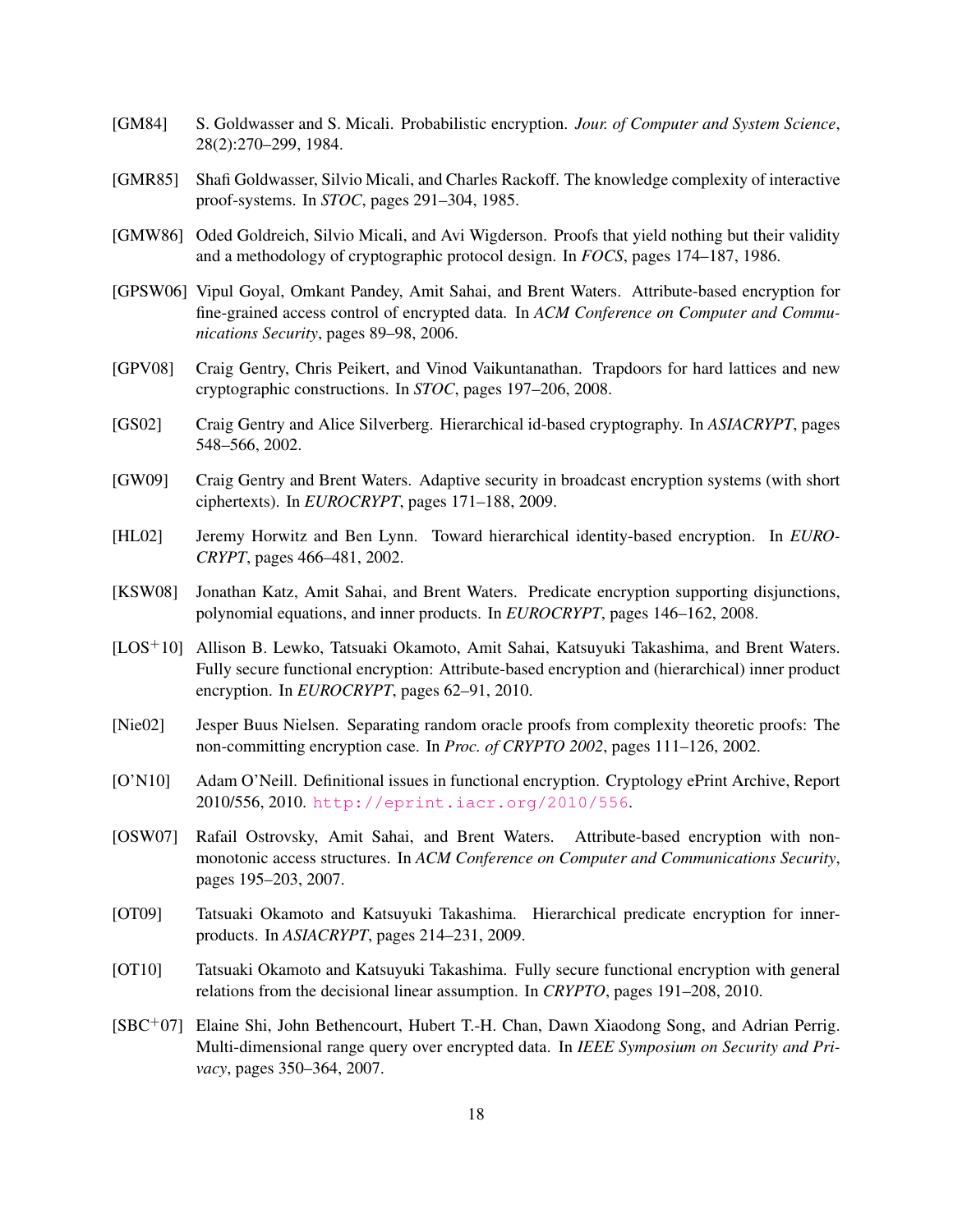<span id="page-19-5"></span>

| [SF07] |                                                          | Ryuichi Sakai and Jun Furukawa. Identity-based broadcast encryption. Cryptology ePrint |  |
|--------|----------------------------------------------------------|----------------------------------------------------------------------------------------|--|
|        | Archive, Report 2007/217, 2007. http://eprint.iacr.org/. |                                                                                        |  |

- <span id="page-19-0"></span>[Sha84] Adi Shamir. Identity-based cryptosystems and signature schemes. In *CRYPTO*, pages 47–53, 1984.
- <span id="page-19-8"></span>[SSW09] Emily Shen, Elaine Shi, and Brent Waters. Predicate privacy in encryption systems. In *TCC*, pages 457–473, 2009.
- <span id="page-19-1"></span>[SW05] Amit Sahai and Brent Waters. Fuzzy identity-based encryption. In *EUROCRYPT*, pages 457– 473, 2005.
- <span id="page-19-7"></span>[SW08] Elaine Shi and Brent Waters. Delegating capabilities in predicate encryption systems. In *ICALP (2)*, pages 560–578, 2008.
- <span id="page-19-3"></span>[Wat05] Brent Waters. Efficient identity-based encryption without random oracles. In *EUROCRYPT*, pages 114–127, 2005.
- <span id="page-19-2"></span>[Wat08] Brent Waters. Functional encryption:beyond public key cryptography. Power Point Presentation, 2008. http://userweb.cs.utexas.edu/~bwaters/presentations/ [files/functional.ppt](http://userweb.cs.utexas.edu/~bwaters/presentations/files/functional.ppt).
- <span id="page-19-4"></span>[Wat11] Brent Waters. Ciphertext-policy attribute-based encryption: An expressive, efficient, and provably secure realization. PKC, 2011.

## <span id="page-19-6"></span>A Proof of simulation security for modified brute-force scheme

In this section, we provide a proof sketch for Theorem [3.](#page-13-0)

*Proof Sketch.* We shall construct the universal simulators  $Sim_1$ ,  $SimO$ , and  $Sim_2$  that are demanded by the security definition. These algorithms work as follows:

- $Sim_1(1^{\lambda})$  simply executes setup $(1^{\lambda})$  to obtain pp and mk. It outputs pp unmodified, and outputs  $\sigma = (\text{mk}, O, \kappa)$ , where O and  $\kappa$  are empty lists. This list O will keep track of the simulated random oracle, and  $\kappa$  will keep track of key queries.
- $SimO(\cdot)$   $||\sigma||$  works as follows:
	- 1. It now responds to random oracle queries and keygen queries the adversary  $Message$  makes. It responds to these queries as follows:
		- Random Oracle Queries: On query q, the simulator first checks to see if a pair  $(q, y)$ already exists in the list  $O$ . If so, it provides  $y$  as the response to the adversary's query. If not, the simulator chooses a fresh random string y, adds the pair  $(q, y)$  to the list O, and provides y as the response to the adversary's query. This list  $O$  is updated in the state variable  $\sigma$ .
		- Key Queries: If the adversary asks for the key  $k_i$ , then the simulator sends the secret key mk<sub>i</sub> to the adversary. The simulator adds  $k_i$  to the list  $\kappa$ . This list  $\kappa$  is updated in the state variable  $\sigma$ .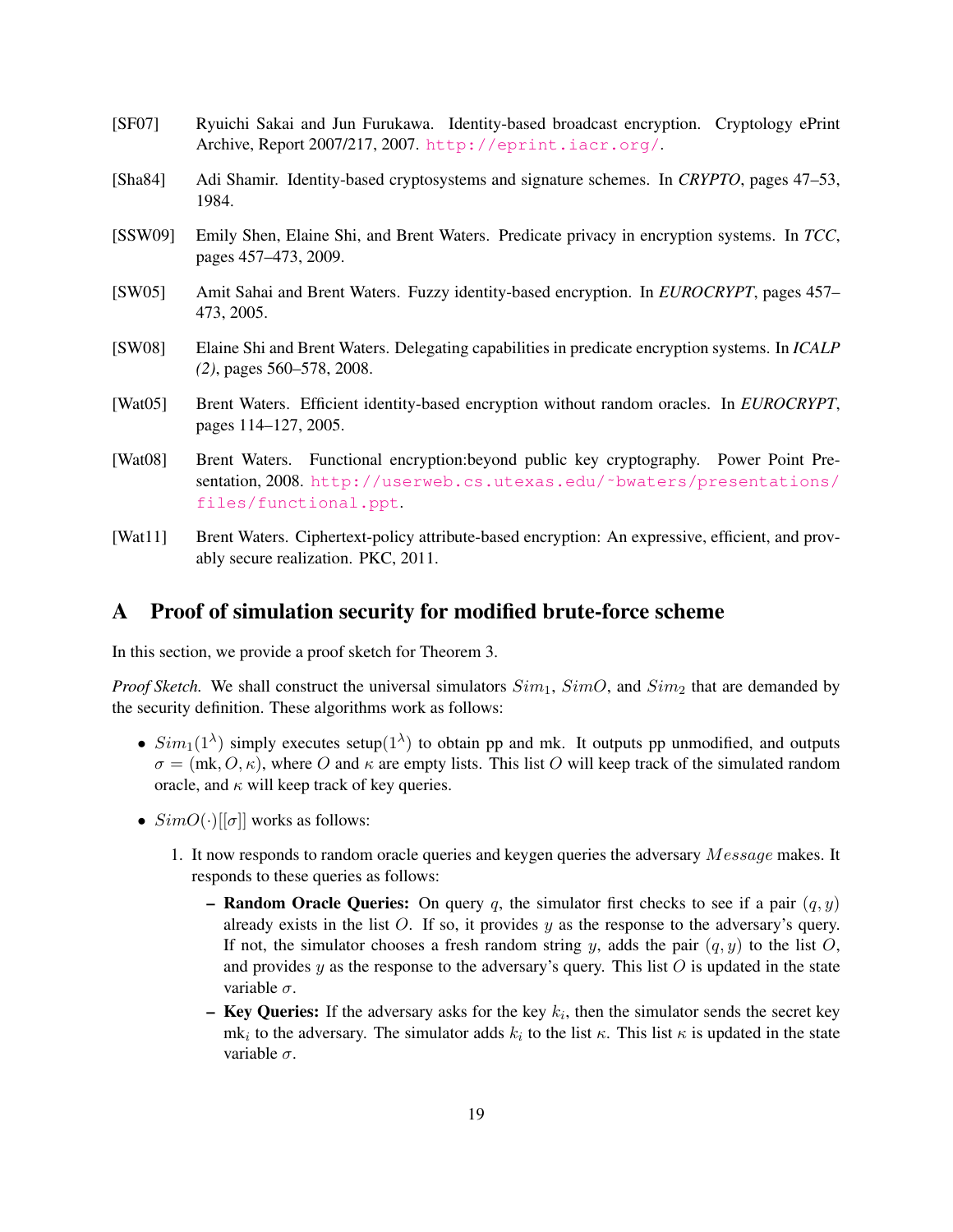- $Sim_2^{F(\vec{x},\cdot), \; Adv(pp,\cdot,\tau)}(\sigma, F(\vec{x}, \epsilon))$  works as follows:
	- 1. The next simulation algorithms begins by preparing a "fake" vector of ciphertexts as follows: Let m be the number of elements in  $\vec{x}$  (this number is known from the input  $F(\vec{x}, \epsilon)$  that is provided to  $Sim_2$ ). For  $i = 1 \ldots m$ , it chooses random strings  $r_{i,1}, \ldots, r_{i,s}$  and  $R_{i,1}, \ldots R_{i,s}$ , and for  $j = 1...s$ , it creates the ciphertext components  $c_{i,2j-1} = E(p_{p_j}, r_{i,j})$  and  $c_{i,2j} = R_{i,j}$ . If the list O already contains any oracle queries to any of the randomly chosen  $r_{i,j}$ 's, the simulator aborts.
	- 2. For all keys  $k_i$  in the list  $\kappa$  of keys already queried, the simulator invokes the F oracle and obtains  $F(k_i, \vec{x}) = (z_1, \ldots, z_m)$ . It now adds the pairs  $(r_{i,1}, R_{i,1} \oplus z_1), \ldots, (r_{i,m}, R_{i,m} \oplus z_m)$ to the list O. If any of these  $r_{i,j}$  values were already in the list O, the simulation aborts.
	- 3. Then it invokes  $Adv(pp, \vec{c}, \tau)$  using this "fake" ciphertext as created above.
	- 4. It now monitors which random oracle queries and keygen queries the adversary  $Adv$  makes. It responds to these queries as follows:
		- **Random Oracle Queries:** On query q, the simulator first checks to see if a pair  $(q, y)$ already exists in the list  $O$ . If so, it provides  $y$  as the response to the adversary's query. If not, then it checks to see if q is equal to any of the random  $r_{i,j}$  values chosen above. If so, the simulator aborts. (We will later argue that the probability of such an abort is negligible.) Finally if none of the conditions apply, the simulator chooses a fresh random string  $y$ , adds the pair  $(q, y)$  to the list O, and provides y as the response to the adversary's query.
		- Key Queries: If the adversary asks for the key  $k_i$ , then the simulator invokes the F oracle and obtains  $F(k_i, \vec{x}) = (z_1, \dots, z_m)$ . It now adds the pairs  $(r_{i,1}, R_{i,1} \oplus z_1), \dots, (r_{i,m}, R_{i,m} \oplus z_n)$  $(z_m)$  to the list O. Finally, it sends the secret key mk<sub>i</sub> to the adversary. Note: it is easy to confirm that the decryption procedure will work as it should after we have modified the random oracle as detailed above.
	- 5. When the adversary terminates and outputs  $\alpha$ , then the simulator outputs this  $\alpha$  as well, finishing the simulation.

We observe that if the above simulation only aborts with negligible probability, then the ideal distribution is statistically close to the real distribution, since (except for the abort condition) the simulation above behaves exactly as the real execution.

We now argue that the simulation only aborts with negligible probability. Suppose not. This means that with noticeable probability  $\delta$ , the adversary queries the random oracle for some  $r_{i,j}$  value before asking for the key  $k_i$ . We will use this to break the one-wayness security of the underlying public-key encryption scheme.

Suppose we are given externally the public key pk for an encryption scheme and a ciphertext  $C =$  $E(\text{pk}, r)$  for a random value  $r \in \{0, 1\}^{\lambda}$ . We will construct an attacker that outputs r with probability at least  $\delta/sM^2$ , where M is some polynomial upper bound on m and the number of random oracle queries that the adversary can make. The attacker runs the simulation above, however it chooses  $i \in [1, s]$  and  $j \in [1, M]$ at random ahead of time, and it replaces pp<sub>i</sub> with pk and  $r_{i,j}$  with r and  $c_{i,2j-1}$  with C (if  $j > m$ , then the attacker aborts). The attacker continues the simulation until the attacker finishes or until the attacker asks for key  $k_i$ . At this point, it randomly picks one of the queries q made by the adversary so far, and outputs this query as its guess for r. This attack will succeed with probability at least  $\delta/sM^2$  by construction, which contradicts the security of the public-key encryption scheme.  $\Box$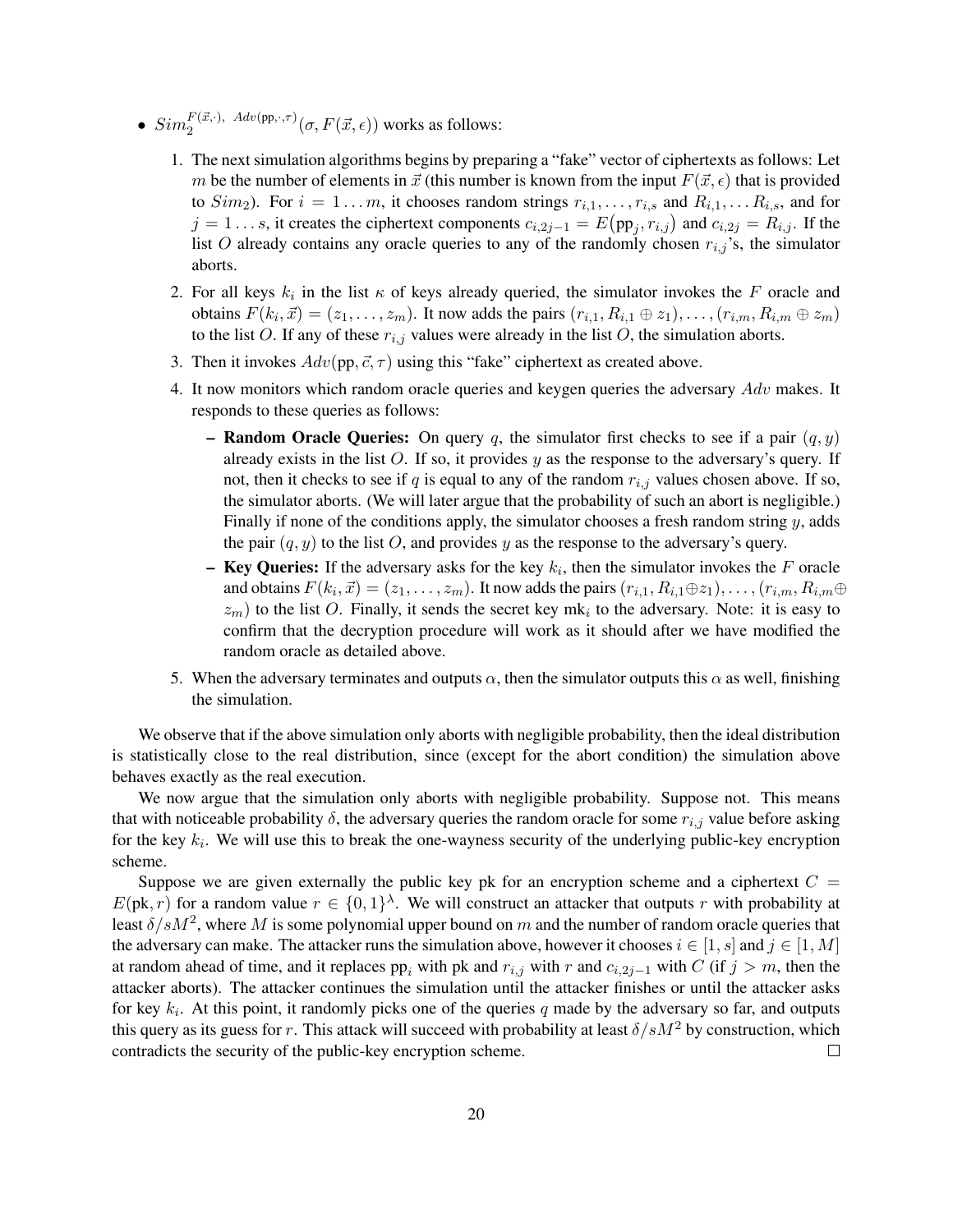## <span id="page-21-0"></span>B The Boneh-Franklin [\[BF03\]](#page-16-0) Anonymous IBE

We now show a proof of security for an anonymous-IBE functionality in our simulation definition using a slightly modified version of the Boneh-Franklin IBE. This is the first example of non public index scheme proven secure under such a definition. We use the functional encryption formulation given in Section [3.](#page-4-0)

The Boneh-Franklin IBE makes use of groups  $\mathbb G$  that have an efficiently computable bilinear map  $e$ :  $\mathbb{G} \times \mathbb{G} \to \mathbb{G}_T$ . We refer the reader to [\[BF03,](#page-16-0) [BB04a\]](#page-16-3) for further discussion on such groups. For simplicity we will assume all messages to be of length  $\lambda$ .

• setup( $1^{\lambda}$ ): The setup algorithm chooses a prime p of length  $\lambda$  and creates a bilinear group  $\mathbb{G}$  with generator g of order p. It then picks a secret exponent  $a \in \mathbb{Z}_p$ . The parameters are. In addition, it defines a hash functions  $T: \{0,1\}^* \to \mathbb{G}$  and  $H: \mathbb{G}_T \to \{0,1\}^{2\cdot \lambda}$  that we will model as random oracles. For simplicity we will assume that messages to be encrypted are of the length  $\lambda$ .

> output: pp := (Description of  $\mathbb G$  and  $T, H, g, g^a$ ) and  $mk := a$

- keygen(mk, k): output  $sk_k := T(k)$ .
- enc(pp,  $x = (ind, m)$ ): choose random value  $s \in \mathbb{Z}_p$ ,  $r \in_R \{0, 1\}^{\lambda}$ . compute  $y = e(T(\text{ind}), g^a)^s = e(T(\text{ind}), g)^{as}$ output  $\vec{c} := (c_1 = g^s, c_2 = H(y) \oplus 0^{\lambda} | m)$ .
- dec(sk<sub>k</sub>,  $\vec{c}$ ): compute  $(z_1 \in \{0, 1\}^{\lambda}, z_2 \in \{0, 1\}^{\lambda}) = H(e(\text{sk}_k, c_1)) \oplus c_2$ output  $\perp$  if  $z_1 \neq 0^{\lambda}$  and  $z_2$  otherwise.

Theorem 5. *Let* F *be the anonymous IBE functionality. If the modified Boneh-Franklin construction is a secure anonymous IBE system under our game based Definition [3,](#page-8-0) then it is secure under our simulation Definition [4.](#page-10-2)*

The proof of our simulation relies on the fact that no information about *either* the ciphertext identity ind or the message  $m$  is present until the attacker calls the random oracle  $H$  on the randomness  $r$ . Once, an attacker makes a private key query for an identity  $k$ , the simulator can then program the random oracle to make any ciphertext for  $k$  appear correctly. This simulation is perfect unless an attacker queries  $H$  on  $r$ for a given ciphertext before learning the private key for its identity. We can then show that the game-based security of Boneh-Franklin implies this will happen with negligible probability.

*Proof Sketch.* We shall construct the universal simulators  $Sim_1$ ,  $SimO$ , and  $Sim_2$  that are demanded by the security definition. These algorithms work as follows:

- $Sim_1(1^{\lambda})$  simply executes setup $(1^{\lambda})$  to obtain pp and mk. It outputs pp unmodified, and outputs  $\sigma = (\text{mk}, O, O_T, \kappa)$ , where  $O, O_T$  and  $\kappa$  are empty lists. This lists  $O, O_T$  will keep track of the simulated random oracles, and  $\kappa$  will keep track of key queries.
- $SimO(\cdot) \vert [\sigma] \vert$  works as follows:
	- 1. It now responds to random oracle queries and keygen queries the adversary Message makes. It responds to these queries as follows: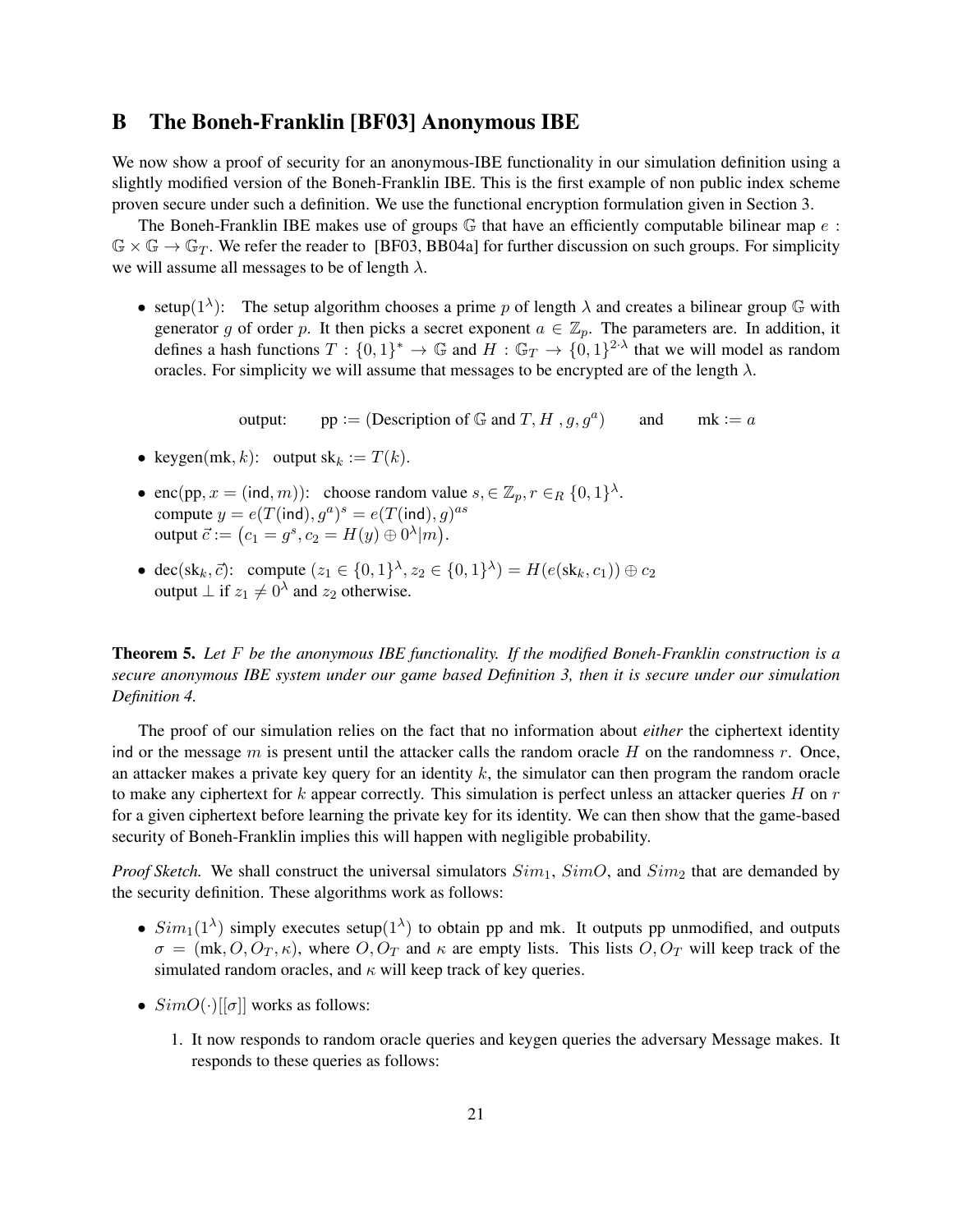- **Random Oracle Queries to** H: On query q, the simulator first checks to see if a pair  $(q, y)$ already exists in the list  $O$ . If so, it provides  $y$  as the response to the adversary's query. If not, the simulator chooses a fresh random string y, adds the pair  $(q, y)$  to the list O, and provides y as the response to the adversary's query. This list  $O$  is updated in the state variable  $\sigma$ .
- Random Oracle Queries to T: The simulator will maintain a separate list  $O<sub>T</sub>$  of queries to T. If a query has already been made it will return that value, other wise it picks a random element in G (the group chosen in setup) and records the input/output pair.
- Key Queries: If the adversary asks for the key  $k_i$ , then the simulator sends the secret key mk<sub>i</sub> to the adversary. The simulator adds  $k_i$  to the list  $\kappa$ . This list  $\kappa$  is updated in the state variable  $\sigma$ .
- $Sim_2^{F(\vec{x}=(x_1,...,x_\ell),\cdot)}$ ,  $Adv(pp,\cdot,\tau)}(\sigma, F(\vec{x}, \epsilon))$  works as follows:
	- 1. Then, it prepares a "fake" vector of ciphertexts as follows: Let  $\ell$  be the number of elements in  $\vec{x}$  (this number is known from the input  $F(\vec{x}, \epsilon)$  that is provided to  $Sim_2$ ). For  $j = 1 \dots \ell$ , it chooses random strings  $s_{i,j} \in \mathbb{Z}_p$  and  $R_j$ . It then creates the ciphertext components  $c_{j,1} = g^{s_j}$ and  $c_{i,2} = R_i$ .
	- 2. For each j from 1 to  $\ell$  and each key  $k_i$  in the list  $\kappa$  the simulator calls the F oracle and obtains  $F(k_i, x_j)$ . For any  $j \in [1, \ell]$  if there exists an i such that  $F(k_i, x_j) = m_j \neq \bot$ , it sets  $z_j = m_j$ and sets  $w_j = k_i$ . Otherwise, it sets  $z_i = \perp$ . Intuitively, this is is denoting that the j-th ciphertext is set an encryption of message  $z_j$  to identity  $w_j$ . If  $z_j = \perp$  this indicates, that no key has yet been queried that matches the ciphertext. We note that the semantics of the anon-IBE scheme mean that there will be no conflicts in setting  $z_j$ , since the only possible outputs from the oracle are  $\perp$  and a unique message  $m_i$ .

For each j where  $z_j \neq \bot$  it adds the pair  $(e(g, T(w_j))^{s_j a}, R_j \oplus 0^{\lambda} | z_j)$  to the list O, where key a is the master secret from the setup. If any of these  $e(g, T(w_j))^{s_j a}$  values were already in the list O, the simulation aborts.

- 3. Then it invokes  $Adv(pp, \vec{c}, \tau)$  using this "fake" ciphertext as created above.
- 4. It now monitors which random oracle queries and keygen queries the adversary  $Adv$  makes. It responds to these queries as follows:
	- Key Queries: If the adversary asks for the key  $k_i$ , the simulator first checks if the key has already been queried for and returns back the same key in that case. This is suitable since keygen is deterministic in the Boneh-Franklin scheme.

Otherwise it runs  $keygen(k_i, mk)$ . Then it tests for all j where  $z_j = \perp$  if  $F(k_i, x_j) =$  $m_j \neq \perp$ . If so for each of these it updates  $z_j = m_j$  and  $w_j = k_i$ . Then it adds the pair  $(e(g, T(w_j))^{s_j a}, R_j \oplus 0^{\lambda} | z_j)$  to the oracle. Finally, it sends the secret key mk<sub>i</sub> to the adversary. Note: it is easy to confirm that the decryption procedure will work as it should after we have modified the random oracle as detailed above.

– **Random Oracle Queries:** On query q, to the oracle H the simulator first checks to see if a pair  $(q, y)$  already exists in the list O. If so, it provides y as the response to the adversary's query. Otherwise, the simulator checks if it must abort.

Let  $V = \{v_k\}$  be the set of queries (of identities) in the list  $O_T$ , that were queried on, but that there was no private key asked for in the list  $\kappa$ . For every  $v_k \in V$  and every j where  $z_j = \perp$ , the simulator tests is the query  $q = e(T(v_k), g)^{as_j}$ . If this occurs the simulation